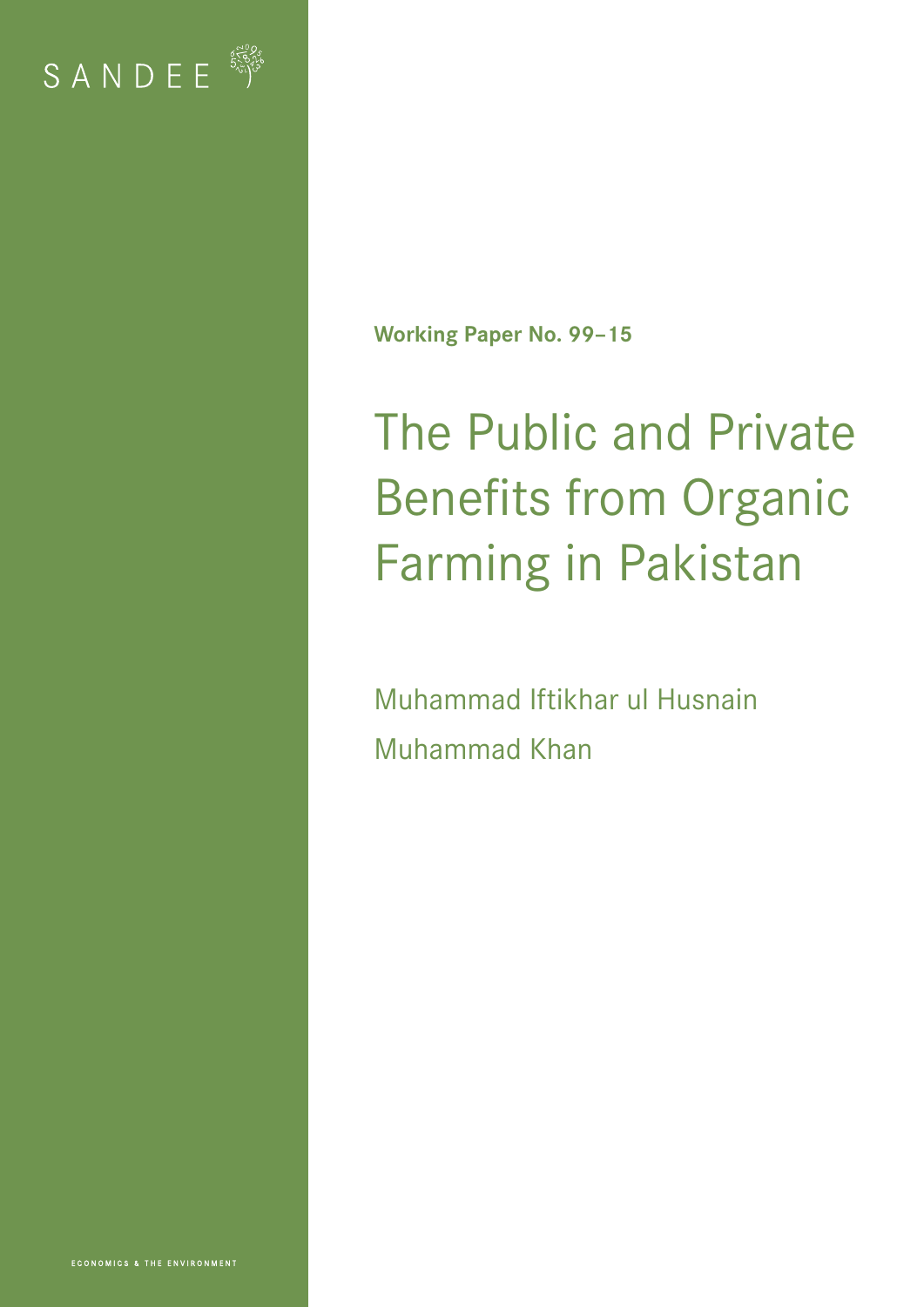Published by the South Asian Network for Development and Environmental Economics (SANDEE) PO Box 8975, EPC 1056, Kathmandu, Nepal. Tel: 977-1-5003222 Fax: 977-1-5003299

SANDEE research reports are the output of research projects supported by the South Asian Network for Development and Environmental Economics. The reports have been peer reviewed and edited. A summary of the findings of SANDEE reports are also available as SANDEE Policy Briefs.

National Library of Nepal Catalogue Service:

Muhammad Iftikhar ul Husnain and Muhammad Khan **The Public and Private Benefits from Organic Farming in Pakistan**

(SANDEE Working Papers, ISSN 1893-1891., WP 99–15)

ISBN: 978-9937-596-24-4

#### **Key words**

Pakistan Organic farming Wheat Rice Profits Soil Nutrients

SANDEE Working Paper No. 99–15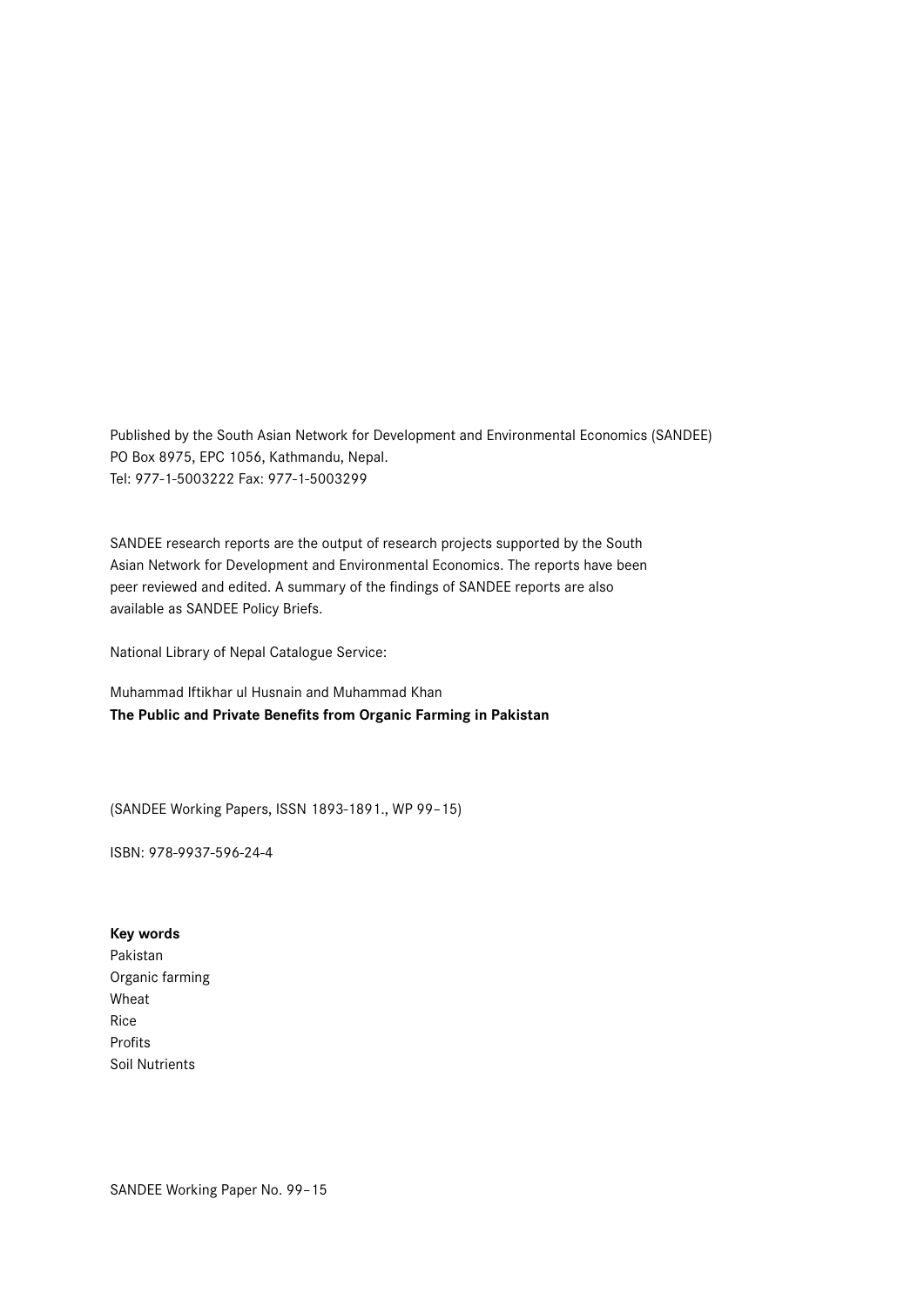## The Public and Private Benefits from Organic Farming in Pakistan

## **Muhammad Iftikhar ul Husnain**

COMSATS Institute of Information Technology Islamabad, Pakistan

## **Muhammad Khan**

COMSATS Institute of Information Technology Lahore, Pakistan

July 2015

South Asian Network for Development and Environmental Economics (SANDEE) PO Box 8975, EPC 1056, Kathmandu, Nepal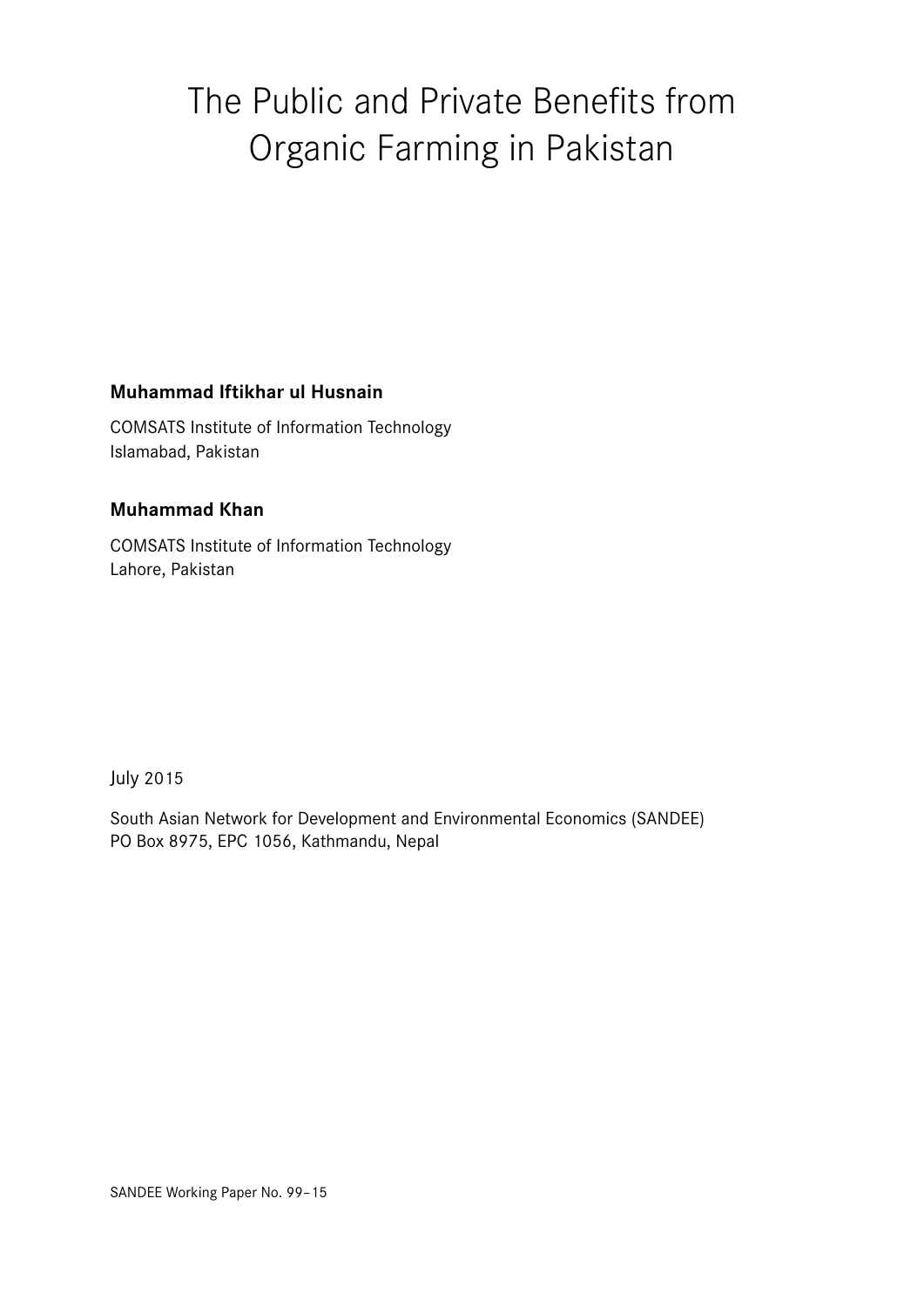## **The South Asian Network for Development and Environmental Economics**

The South Asian Network for Development and Environmental Economics (SANDEE) is a regional network that brings together analysts from different countries in South Asia to address environment-development problems. SANDEE's activities include research support, training, and information dissemination. Please see www.sandeeonline.org for further information about SANDEE.

SANDEE is financially supported by the International Development Research Center (IDRC), The Swedish International Development Cooperation Agency (SIDA), the World Bank and the Norwegian Agency for Development Cooperation (NORAD). The opinions expressed in this paper are the author's and do not necessarily represent those of SANDEE's donors.

The Working Paper series is based on research funded by SANDEE and supported with technical assistance from network members, SANDEE staff and advisors.

**Advisor** Jean-Marie Baland

**Technical Editor** Pranab Mukhopadhyay

**English Editor** Carmen Wickramagamage

#### **Comments should be sent to**

Muhammad Iftikhar ul Husnain COMSATS Institute of Information Technology Email: iftikharhusnain@yahoo.com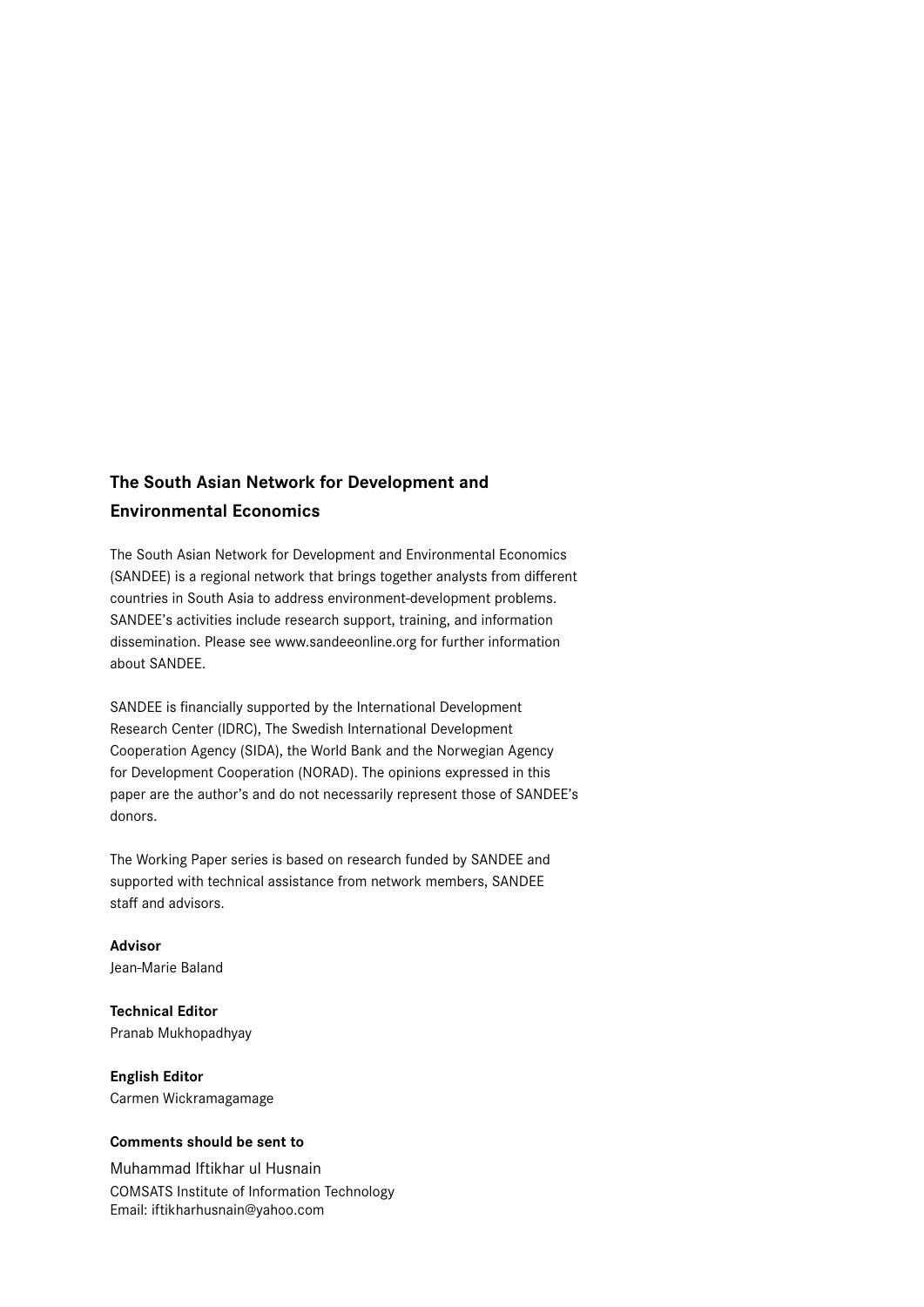## **Contents**

#### **Abstract**

| 1. | <b>Introduction</b>                                            | 1              |
|----|----------------------------------------------------------------|----------------|
| 2. | Organic Agriculture in Pakistan                                | $\mathbf{2}$   |
| 3. | <b>Methods and Data</b>                                        | $\mathbf{2}$   |
|    | 3.1 Summary Information                                        | 3              |
| 4. | Private Costs and Benefits from Organic and Conventional Farms | 4              |
|    | 4.1 Use of Inputs                                              | 4              |
|    | 4.2 Yield and Profitability Estimates                          | 5              |
|    | 4.3 Benefit Cost Ratio                                         | 6              |
| 5. | <b>Sustainability and Organic Agriculture</b>                  | 6              |
|    | 5.1 Nutrient Status of Soils                                   | 6              |
| 6. | <b>Conclusions and Policy Implications</b>                     | $\overline{z}$ |
|    | Acknowledgements                                               | 7              |
|    | <b>References</b>                                              | 8              |

#### **Tables**

|          | Table 1: Areas under different organic crops in Pakistan                         | 10 |
|----------|----------------------------------------------------------------------------------|----|
| Table 2: | Sampling plan                                                                    | 10 |
| Table 3: | Socio-economic characteristics of survey respondents                             | 11 |
| Table 4: | Per hectare cost of inputs (PKR)                                                 | 11 |
| Table 5: | Per hectare cost of labor (PKR) by types                                         | 11 |
| Table 6: | Price per (kg) for each crop (PKR)                                               | 11 |
| Table 7: | Production and profit (per hectare) estimates in both agricultural systems       | 12 |
| Table 8: | Available nitrogen (kg/ha) in the soil in organic a nd conventional fields       | 12 |
| Table 9: | Available phosphorus (kg/ha) in the soil in organic and conventional fields      | 12 |
|          | Table 10: Available potassium (%) of the soil in organic and conventional fields | 12 |

## **Figures** Figure 1: Study area 13 Figure 2: Per hectare cost of inputs in wheat and rice crops (pkr) in both agriculture systems 13 Figure 3: Available nitrogen (kg ha-1) of the soil, phosphorus (kg ha-1) and potassium (%) of the soil in organic and conventional fields 14

#### **Appendix**

Organic and Conventional Agriculture Survey Questionnaire 15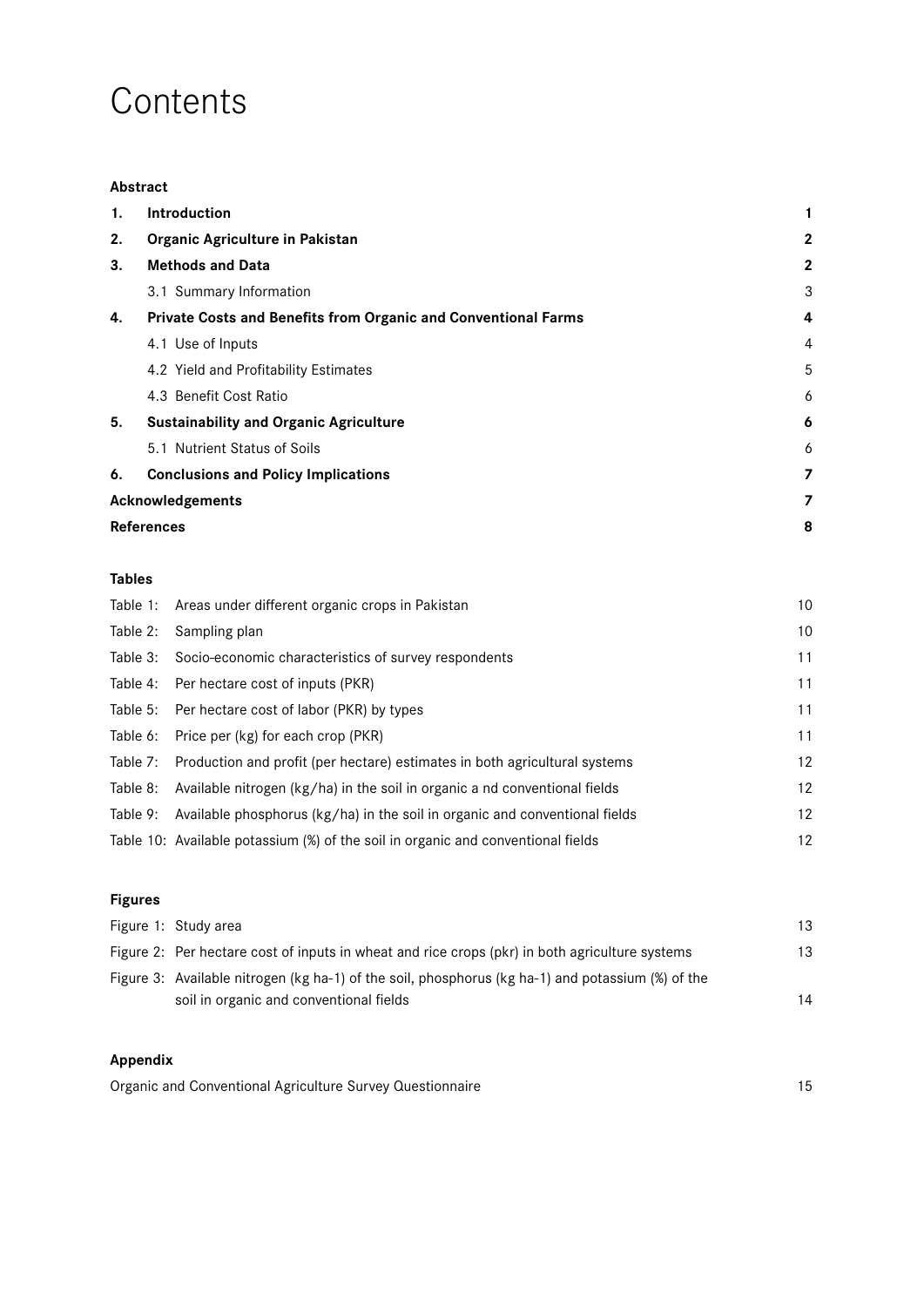## Abstract

Wheat and Rice are major crops grown in Pakistan. This paper compares mean differences in the productivity and profitability of organic and conventional farms that grow these crops based on primary data collected from 444 farms. We find that growing organic crops is atleast as profitable as conventional crops because of lower input costs and higher output prices. Overall, per hectare input costs are 20% and 10% lower in organic wheat and rice farms relative to their conventional counterparts. These lower costs, however, are likely to be related to the lower yields associated with organic farms. Soils data show that the availability of nutrients such as Potassium, Phosphorous and Nitrogen is significantly higher in organic fields relative to conventional fields. Thus, organic farms tend to better conserve soil fertility and system stability than conventional farms. Based on these private and public benefits, we argue that organic agriculture should be encouraged through reductions in subsidies for conventional farming and more careful zoning and market development. Farmer's adoption of commercial organic farming, however, will largely depend on how demand for organically farmed food continues to grow in Pakistan.

**Key words:** Pakistan, Organic Farming, Wheat, Rice, Profits, Soil Nutrients.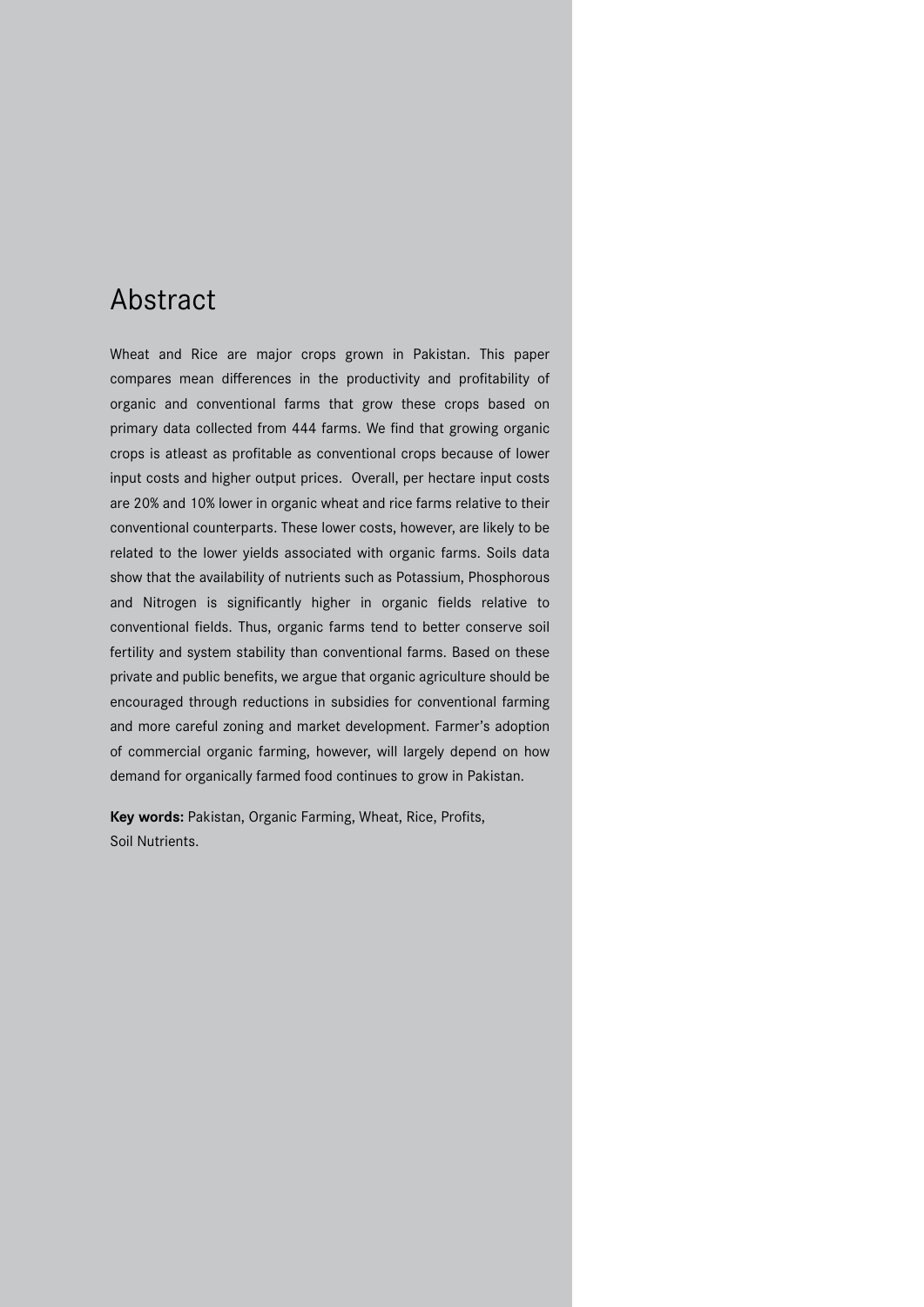## The Public and Private Benefits from Organic Farming in Pakistan

## **1. Introduction**

Agriculture is an important sector of Pakistan's economy. It contributes 21 percent to the GDP and employs more than 43.7 percent of the country's total labor force. It supports directly or indirectly about 68 percent of the population for their sustenance and 60 percent to total export earnings (MOF, 2014).

Current farming practices in Pakistan heavily rely on the use of chemical inputs and high yielding varieties which has led to a decline in soil fertility and loss in topsoil, organic matter and the crop production potential of soils (Wood et al., 2006; Khan, 2009, 2010, 2011).<sup>1</sup> These problems are especially important in the wheat-rice belt, the breadbasket of, northern India and Pakistan, which covers over 12 million ha and provides food security for some 500 million people. This could be a serious threat to future food security and has led to the quest for sustainable agricultural systems (Samie et al., 2010). Furthermore conventional farming brings small profits due to continued increases in inputs costs and stagnant market prices of agricultural outputs (especially major crops like wheat, rice and cotton) resulting from government interventions that distort relative prices (Quddus and Mustafa, 2011).

Organic agriculture (OA) has the potential to address some of the threats to agricultural sustainability in the country (Ramesh et al., 2005; Letter et al., 2003). OA is a well-defined method of production that tends to minimize the use of costly synthetic inputs, such as fertilizers, pesticides, herbicides and medical products as well as making agriculture environmentally sustainable and economically viable. It avoids nutrient exploitation and increases soil organic matter content. Soils under OA capture and store more water than soils under conventional cultivation (Poudel et al., 2002; Muller, 2009). Integrated organic approaches are also more demanding of labor inputs (Demiryurek and Ceyhan, 2008). In addition, higher prices can be realized via organic certification. Higher farm incomes are thus possible due to lower input costs and higher sale prices. Increased revenue combined with low input costs may offer a feasible alternative to expanding farm size (Bolwig and Gibbon, 2009; Beuchelt and Zeller, 2011).

Despite the acknowledged advantages of organic farming, questions remain about its economic viability. Many express concerns about the productivity differential and financial viability of organic farming relative to conventional methods (Sahs et al., 1998; Liebhardt, 2001; Ponti et al., 2012). They argue that profitability may be lower because of low productivity or costs may be high because of the more intensive use of labor. These may be why farmers have not yet taken up organic methods on a large scale. However, there is not much evidence in Pakistan, in particular, to clarify whether there are huge profitability differences between organic and regular farming. Therefore, understanding the economic performance of OA is crucial. Conventional agriculture is subsidized world-over in many ways and receives significant policy and corporate research and development support. Organic production is a more sustainable method of farming. However, if it is to be successful, corporate, farming and policy stakeholders need to understand the economic private and public potential of organic farming.

This study compares organic and conventional wheat and rice production, in terms of yield, production characteristics and economic performance in three districts in Punjab, Pakistan. Punjab is the leading province producing wheat and rice in Pakistan, and, accounts for 80 and 58 percent of total national production of wheat and rice respectively (Quddus and Mustafa, 2011). Wheat is also the single largest consumption item among rural households (Sher and Ahmad, 2008). In view of their importance, it is useful to examine the economic performance of wheat and rice from the farmer's as well as national perspective. Thus, in this paper, we seek to understand the

The environmental price of current agriculture practices includes increased soil erosion, surface and ground water contamination, release of greenhouse gases, increased pest resistance, and loss of biodiversity (Badgley et al., 2006).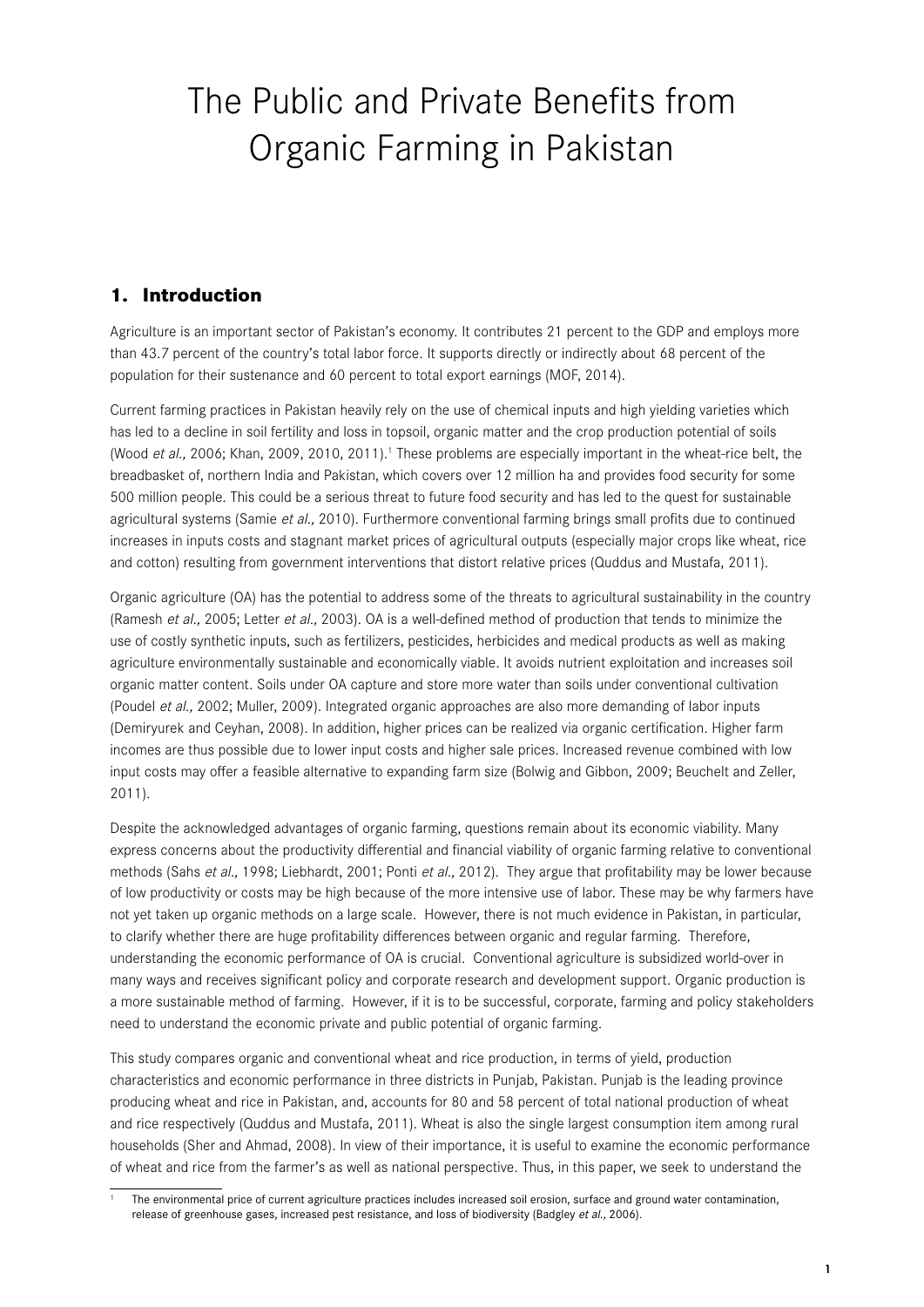economic differences between organic and conventional wheat and rice farming. We also seek to identify what some of the public benefits are of undertaking organic agriculture.

## **2. Organic Agriculture in Pakistan**

The contemporary history of OA in Pakistan can be traced back to 1996 when Lok Sanjh, a non-profit organization, started working with farmers at grass roots level to persuade them to adopt ecological approaches to production.<sup>2</sup> Farmers Field Schools (FFS) were conducted to build the capacity of the farmers and train them on alternative approaches. More than 10,000 farmers have been trained using FFS methods. Lok Sanjh is an NGO that has brought together organic farmer committees to form Organic Farmer's Associations (OFAs). With its support, the OFAs have become responsible for establishing a Farmer's Guarantee System to ensure the quality of organic produce in their areas. Other organizations have also tried to promote organic agriculture in their programs (see Table 1 on the extent of organic agriculture promoted by different companies and organizations).

As a response to environmental and economic challenges in the agricultural sector and because imports of chemical fertilizer and synthetic pesticides are expensive, the Government of Pakistan has become an advocate of OA. A separate Directorate of OA at the National Agriculture Research Centre (NARC) was established in 2008.<sup>3</sup> In addition to many other functions, the Directorate of Organic Farming seeks to ensure that appropriate technology is disseminated to farming communities. Under this Directorate, some 5000 farmers and students have been trained in organic practices and a Network of Organic Agriculture in Pakistan (NEOAP) has been launched to register organic farmers and traders.4

Pakistan's organic farms are certified by Control Union Certifications Zwolle, the Netherlands for organic production methods according to regulation (EEC NO.2092/91) and for USDA-NOP<sup>5</sup> standards.<sup>6</sup> These farms are involved in identifying new production technology and disseminating new knowledge to the small farmers across the country. NARC and Pakistan Agriculture Research Council (PARC) are the leading supporters of organic food and are also involved in production. Many private farms located in the vicinity of Islamabad also produce organic food, particularly fresh fruits and vegetables for local markets, and get technical support from NARC.

In terms of markets, organic producers either sell their products at specified outlets<sup>7</sup> or directly to larger certified firms - Panda, Prince Departmental Store, Sultan Son's (Sarafraz and Abdullah, 2014). Hotels, foreigners and affluent households are major consumers of organic food. Marriot and Serena hotels in Islamabad are prime examples of organic buyers. Formal markets for organic farm inputs are almost non-existent and most of the farmers rely on own production (supported by NARC training) to increase land fertility and control weeds and pests.

## **3. Methods and Data**

In order to examine differences between organic and conventional farms, we look at three main indicators: a) costs of inputs., b) yield and profitability., and c) soil health. Thus, we focus on both the private (profitability and yield) benefits of organic farming and the public (soil) benefits.

To understand why farmers may be interested in organic versus conventional farming, we ask if there are significant difference in private returns to these two practices. We establish the differences between organic and conventional farming by looking at mean differences in input costs, yields and profits. While there are other econometric approaches that can be used, in this paper, we provide initial analyses of mean differences. We establish the strength of the mean differences by using a t-test to check whether the differences are statistically significant.

We estimate costs and revenues by multiplying market prices by input and output quantities. To estimate profits,

<sup>2</sup> http://loksanjh.org/project-3/index.html

<sup>3</sup> http://old.parc.gov.pk/NARC/Organic/Pages/CurntRch.html, May 17, 2015

<sup>4</sup> http://www.parc.gov.pk/. Accessed April 15 2015

<sup>5</sup> The National Organic Program (NOP), standards describe the specific requirements that must be verified by a USDA-accredited certifying agent before products can be labeled USDA organic in the United States.

http://www.pakof.com/ May 18, 2015.

Government organizations sell these products in their own outlets but private farms sell these commodities to authorized shops.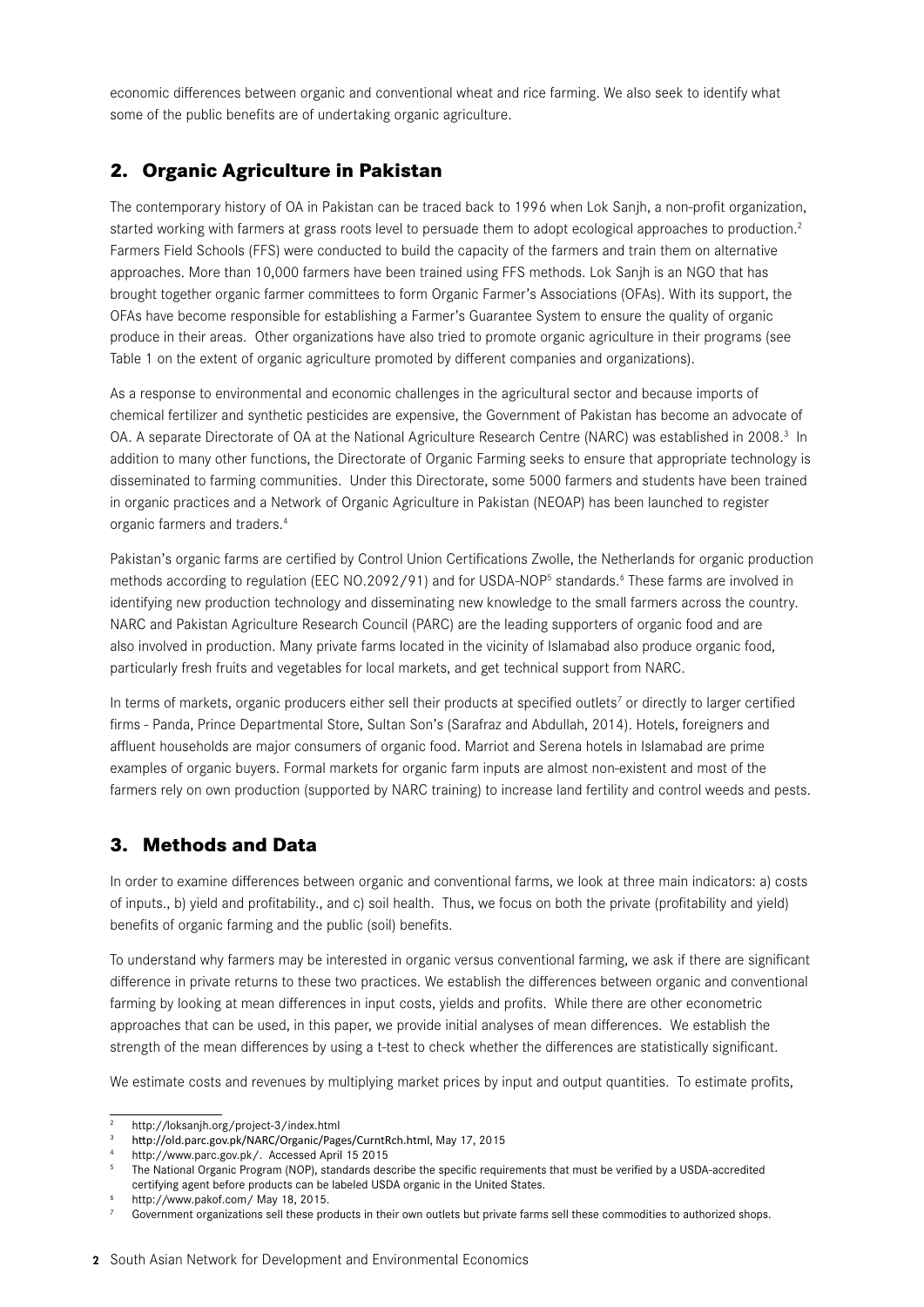we first divide gross revenues by the total hectares of cropland to obtain per hectare revenues. We subtract average costs from average revenues to obtain profits. We obtain the benefit cost ratio for each crop by dividing per hectare revenues by per hectare costs.

Soil organic matter provides the base for productive organic farming and sustainable agriculture. It is an important source of nutrients and can help increase biodiversity, which provides vital ecological services including crop protection. For example, adding compost and other organic matter reduces crop diseases, and also increases the number of microbe species in the agroecosystem (Altieri, 1999; Van Elsen, 2000). To understand if soil quality differences exist between organic and inorganic farms, we examine mean differences in soil indicators among these farms.

Our study is based on data from three districts, Sheikhupura, Gujranwala and Okara, in semi-arid areas of Punjab. We selected these districts based on consultations with stakeholders including farmers, village leaders, NGOs and agricultural officers in the organic industry about the presence of organic farming.<sup>8</sup>

We purposively identified 500 farmers (Organic and Conventional) from the three districts for our study, who farmed in some proximity to each other. The names of these farmers were sorted by alphabetical order and assigned a number. Then the random sampling technique was used to select a sample of farmers for our study. Table 2 provides details on the sampling plan. Our final data set includes information from 224 conventional and 220 organic farmers.

Data were collected through a survey of the heads of the farm households conducted during the months of May and June, 2011. A farm questionnaire gathered information on household characteristics, land ownership, cropping methods and practices, inputs and outputs. This questionnaire was administered to 444 farmers or heads of the household.

In order to assess the soil health of the wheat-rice cropping system in our study districts in Punjab, we collected soil samples from three locations from every post-crop selected field and calculated the mean of these 3 values. The samples were drawn at the depth of 0-15, 15-30, 30-60 and 60-90cm from each location. Thus, we collected a total 800 samples from 200 (100 organic and 100 conventional) farm plots. Three soil nutrients viz., Nitrogen, Potassium and Phosphorous (NPK) were the focus of the soil tests. Samples from each location and depth were analyzed for available nitrogen (kg), available phosphorous (kg) and available potassium percentage of the soil.

#### **3.1 Summary Information**

Farmers typically grow two crops during the year in the study area. Rabi and Kharif are the two main seasons<sup>9</sup> and the main crops grown in these two seasons are wheat and rice. The temperature is hot (48°C) in the summer but chilly (1°C) and dry in winter. The area is largely canal irrigated. In addition, ground water is also extensively used for irrigation. Flood irrigation, is, the dominant strategy, whereby a field is essentially flooded with water which is allowed to soak into the soil to irrigate plants.

In terms of ownership, survey results show that a majority of farms (53%) are owned by the farmers themselves. In cases, where they did not own their farms, farmers typically leased land from other farmers. The average conventional land-owners in our sample owned 4.6 ha of land while organic farmers owned, on average, 4 ha of land. Typically, the same farmer either grew organic produce or conventional produce. 14 % of the sample farmers grew both types of crops.

Table 3 provides demographic information. The mean age of the organic and conventional farmers is similar and between 40-41 years. Family size in both cases is approximately 6 members per household. Organic farmers tend to be more educated – 95% of the organic farmers are literate compared to 75 percent conventional farmers. As Table 3 shows, organic farmers perform better in all higher education categories relative to conventional farmers.

Many non-government organizations and firms have been undertaking Farmers Field School (FFS) training in organic methods in these districts. Because of this, our expectation was that some data of farmers currently using organic method would be easily available in these districts.

Rabi crops are generally sown in October/November and harvested in April/May. Wheat is the major Rabi crop across the country. Kharif season starts in May/ June and ends in September/October. Rice is the major crop of this season.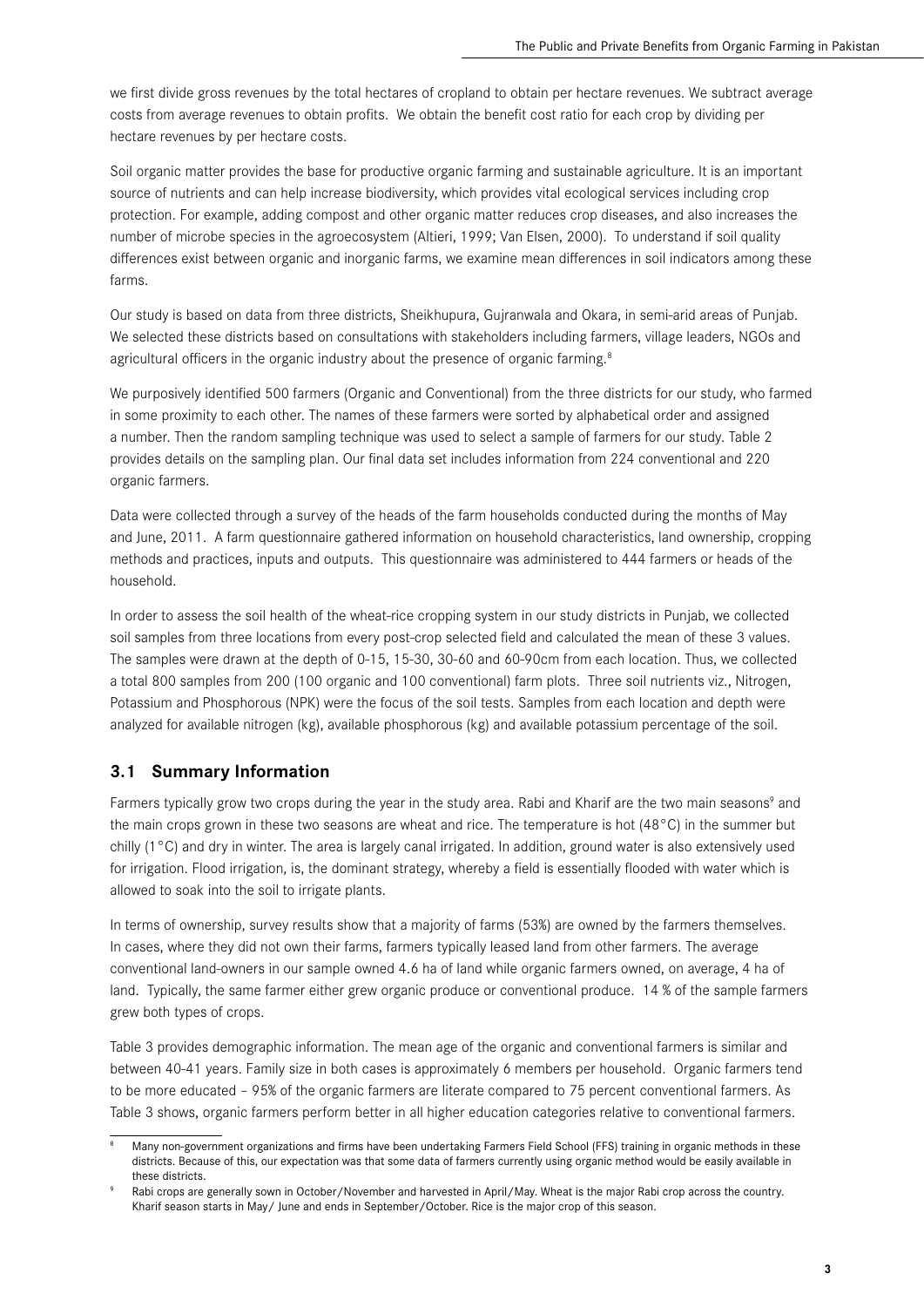Although many farmers have other jobs apart from farming, they spend most of their time in agriculture and most of their income earned from agriculture. Factors such as low farm income, seasonal production, temporary unemployment, higher risks in agriculture and desire to increase income, create pressure for farmers to seek other occupations.

The average per month income associated with organic farmers is significantly higher than conventional households  $(PKR 34.033$  and 30.170 respectively<sup>10</sup> (see Table 3). Household monthly income is proxied using the expenditure method. Expenditure per month is defined as the monetary value of all expenditures made by the household in the farm in cash plus the value of household grown<sup>11</sup> agriculture products used for consumption.<sup>12</sup>

## **4. Private Costs and Benefits from Organic and Conventional Farms**

In this section, we discuss differences in the mean values of inputs used, productivity and profits and indicators of soil health in organic and conventional farms.

## **4.1 Use of Inputs**

This section compares organic and conventional producers in terms of input use. The type of input used is one of the main factors which differentiate organic production systems from their conventional counterparts (Rigby and Caceres, 2001).

An important input to agriculture is water in irrigation. To estimate the value of the water used, data were collected on the number of cycles of irrigation, time used per cycle and per hour cost of water from different sources e.g. tube well, canal, peter and bore.<sup>13</sup> As Table 4 shows, the per hectare irrigation cost is slightly lower in organic wheat and rice compared with their conventional counterparts. Average expenses on irrigation are PKR 10,483 and PKR 10,885 for organic and conventional wheat respectively. For the organic and conventional rice farms these expenses amount to PKR 35,659 & PKR 36,035 respectively, though these differences are statistically insignificant. On average, organic and conventional farms use similar amounts of water.

Organic farmers in our sample did not use synthetic fertilizers or pesticides and relied on organic fertilizers and pesticides. These fertilizers are available in some limited stores that also sell conventional fertilizers.<sup>14</sup> In addition, farm (cows, sheep, goats and buffalo) and poultry manure were heavily used in organic farming. Field discussions, suggest that organic fertilizers are popular due to their easy availability, while organic pesticides are in less use due to their scarcity and higher cost. Conventional producers applied pesticides like Logran, Bernoxil, Safinor and Proton to control pests, which some users may consider as hazardous.<sup>15</sup> Interestingly, manure is a popular and commonly used fertilizer as both types of farmers believe that it is a source of plant nutrients and organic matter.

Table 4 presents the monetary value of the fertilizer and pesticides used of per hectare. We used market prices to estimate the costs of both conventional and organic fertilizers and pesticides. For conventional and organic fertilizers that were sold in shops, we used the prices obtained from shop keepers. There are local within village sales of poultry and farm manure. We used the local prices identified in the household surveys to value this manure. The quantity of fertilizer used was also identified through the surveys. As Table 4 shows, conventional fertilizers cost, on average, more than twice as much as the fertilizer costs of organic farms. Pesticides are also significantly more expensive as an input into conventional farms.

Higher labour intensity is a typical characteristic of organic agriculture (Demiryurek and Ceyhan, 2008). Labor

<sup>10</sup> Exchange rate with respect to the US dollar in 2010 was 1USD = PKR 84.33

<sup>&</sup>lt;sup>11</sup> Household grown products include livestock and dairy products.<br><sup>12</sup> Hoterstandably, this may not be a complete accounting of house

Understandably, this may not be a complete accounting of household income as it does not account for savings of the households. However, it is well known that consumption is a good proxy for household welfare especially when survey questions on income result in

data which can be noisy and unreliable.<br><sup>13</sup> Peter and bore are locally used terminologies for drawing ground water with engine and tractor respectively.<br><sup>14</sup> Fertigrain, Vokozom, Tecamin and Grozen are commonly used orga Aak are used to control pest attack (information extracted from survey).

<sup>15</sup> "Most pesticides are toxic to human beings., WHO has classified their toxic effects from class Ia (extremely hazardous) to class III (slightly hazardous) and then "active ingredients unlikely to present acute hazard". Most class-I technical grade pesticides are banned or strictly controlled in the regulated industrialized world, but not in developing countries, where class-I pesticides are freely available in places that do not have the resources for their safe use" (Eddleston et al., 2002).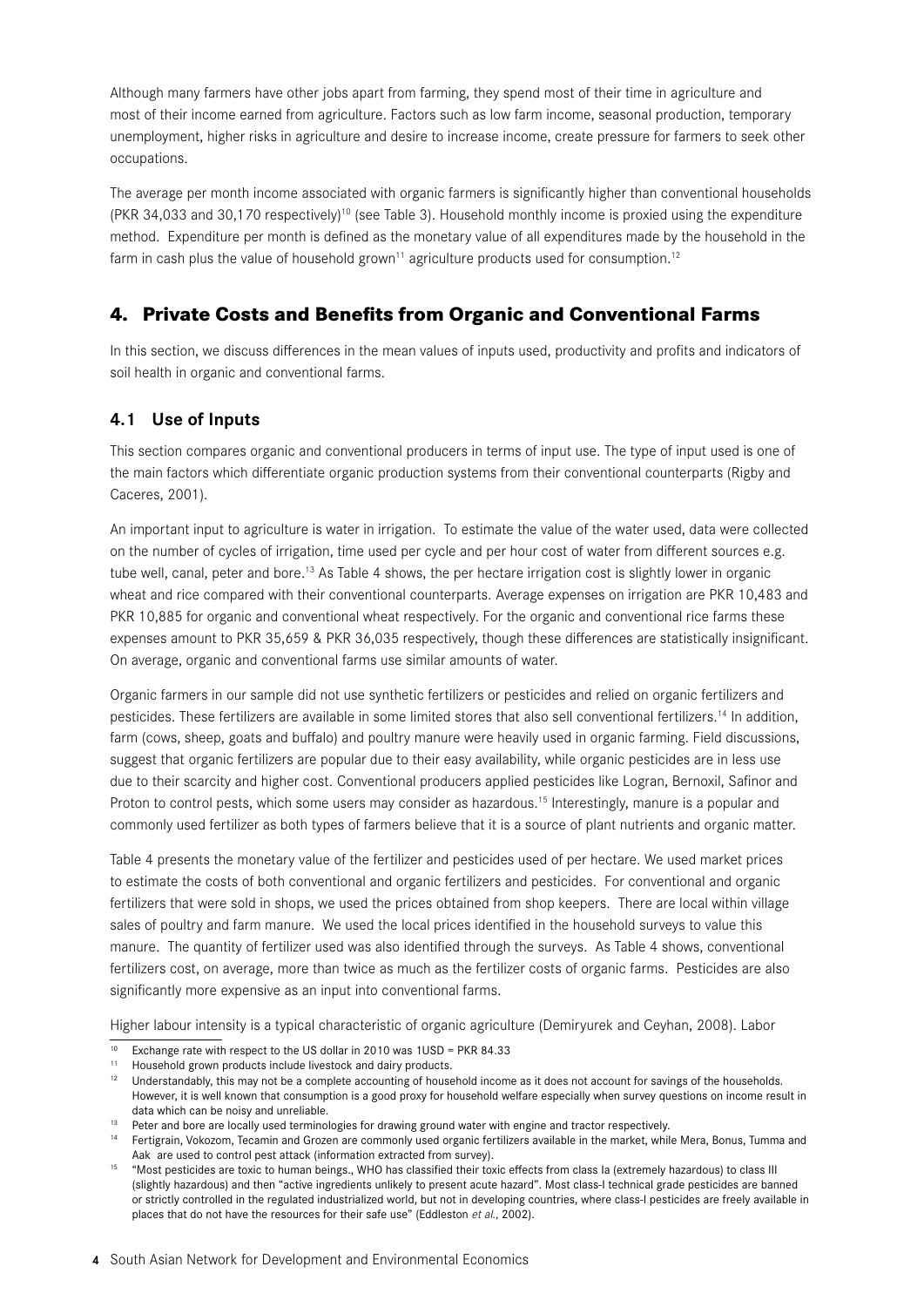is mainly used for planting and harvesting in our study region. The basic activities are plant nutrition and care<sup>2</sup> (manuring, fertilizing, spraying, placing pest traps and preparing land) and harvest (collecting, drying and dehusking). In our study, we value family labor at the rate of permanent hired labor, without meals. Family labor refers to family labor who regularly work on the farm, while the work done by family members that are not regularly engaged on farm is included in casual labor and valued at the rate paid to workers hired on daily wages. Typically, labor cost is computed on a per hour basis, but in this study we have used per hectare cost of labor because of limited data on per hour wages in this region.<sup>16</sup>

Our estimates confirm that per hectare labor cost is significantly higher in organic farms than conventionally managed farms. The average labor cost per hectare of wheat crop is 4% higher in organic farms relative to conventional farms. For rice crops, the per hectare cost of labor is 14% higher in organic relative to conventional farms (see Table 5). Our findings are similar to many others studies (IFAD, 2005; Lhor and Parker, 2009). For example, IFAD (2005) reports say that due to double labor requirement input costs are higher in OA. Lohr and Park (2009) report that labor typically constitutes a higher level of variable input costs on organic than on conventional crop farms.

It is interesting to note that when labor is disaggregated by types, viz.,-casual, family and permanent-, a different picture emerges. Only casual hired labor costs differ significantly across agriculture systems and crops (see Table 5). It is almost double in organic system than conventional ones. The fundamental reason behind this is the high dependence of organic farmers on manual methods to control weeds and pests.<sup>17</sup> The difference in permanent and family labor is insignificant even though higher in conventional systems. One explanation for this observation may be that organic farmers are more educated and find other opportunities outside agriculture while conventional farmers, relatively less educated, have less employment opportunities outside agriculture.

In terms of 'other costs', both farming systems use the same kind of technology for land preparation, ploughing, and harvesting so other input costs do not differ much. Conventional rice exhibits a higher "other input" cost compared with organic rice due to the higher harvesting cost, which is directly proportional to productivity (Lyngbaek et al., 2001).

In general, labor, irrigation and other input costs constitute more than 70% of the total production cost for organic as well as non-organic crops. Labor costs constitute a higher share of total input, but high unemployment and low wages keep these relatively low. Pesticides costs are small in the both agricultural systems as pest attacks on rice and wheat crops are not as severe as on cotton in the sample area. Figure 2 shows the different costs for wheat and rice. As the Figure 2 and Table 4 suggest, that total per hectare cost of inputs is higher in conventional agriculture. Organic wheat is 20% less expensive to produce relative to conventional wheat, while organic rice is 10% less expensive relative to conventional rice.

## **4.2 Yield and Profitability Estimates**

The literature suggests that there is no unanimity on the issue of productivity with respect to OA. Some studies have found that OA systems have lower yields than CA (Lyngbaek et al., 2001; Liebhardt, 2001; Carpenter, 2003; IFAD, 2005; McBride and Greene, 2009; Ponti et al. 2012) while many others have found the opposite result (IFAD, 2003; Eyhorn et al., 2005). Our findings support the former view that organic crops have significantly lower yields compared with conventional ones. Per hectare yield for organic and conventional wheat is 2280 kg and 4040 kg respectively, while for organic and conventional rice it is 2680 kg and 4240 kg. On average, wheat yield is 14% and rice yield is 45% higher under conventional versus organic farming.

One reason often offered for the lower yield of organic crops could be the so-called "organic transition effect." Generally, when there is transition from conventional methods to organic methods, the yield declines in the first 1 to 4 years, followed by an increase when soils have developed adequate biological activity (Neera et al. 1999; Martini et al., 2004). In our sample, about 70% of the organic farms have been in organic farming for 4 to 10 years,

<sup>&</sup>lt;sup>16</sup> Temporary labor is available, to some extent, on per hour wage but permanent labor is usually hired on a monthly basis.

Pest control and weed management are seasonal phenomenon, therefore, hired labor is preferred instead of permanent labor in organic farming. In conventional farms the permanent hired labor can spray chemicals on crops and there is no need to use hired labor.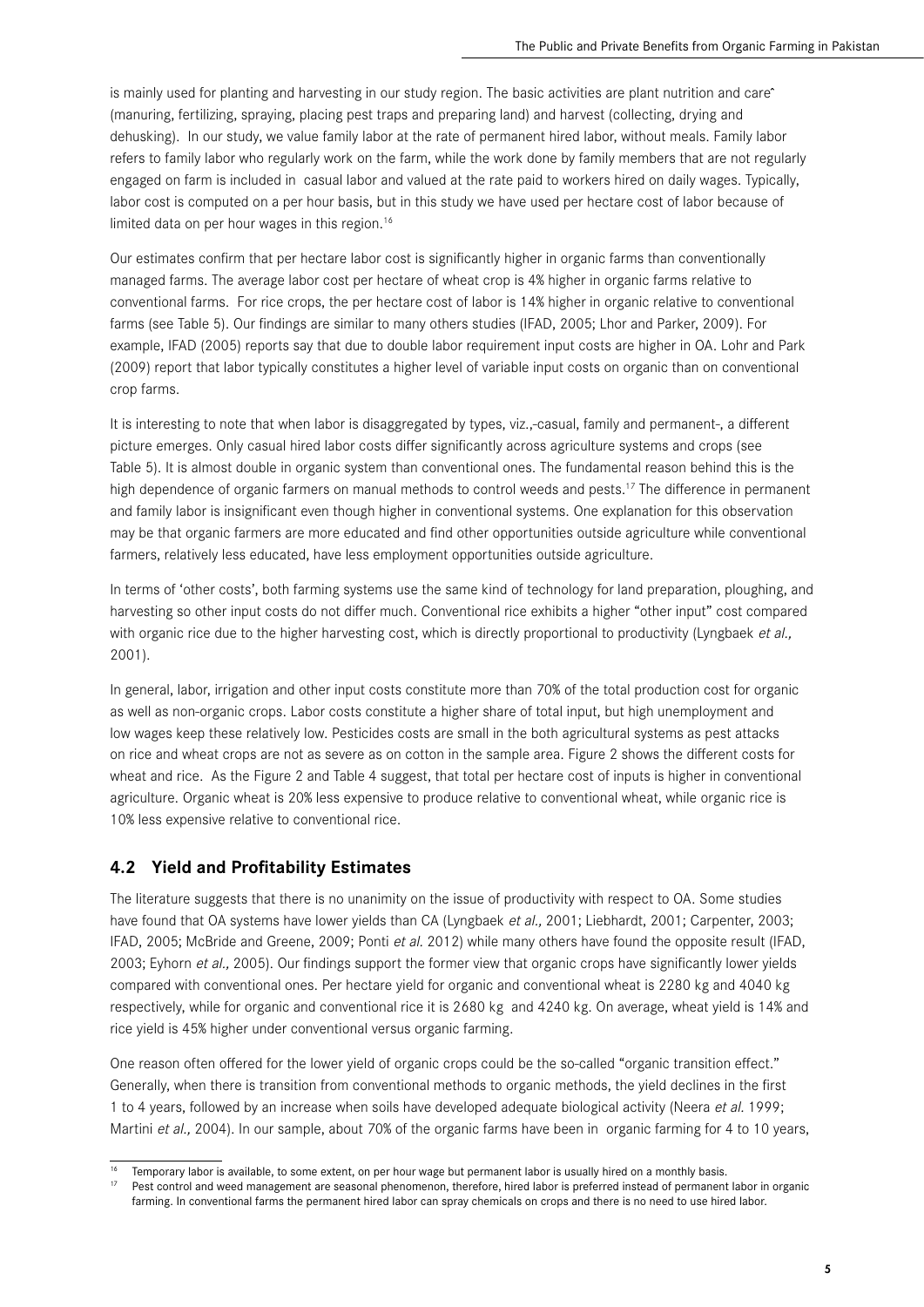i.e. these farms have transitioned from conventional farming., some 30% of the farms have a shorter experience with organic farming.

Table 7 shows that despite the low yield, organic crops are more profitable due to higher price. The prices for organic products are almost double and significantly higher than their counter parts (see Table 6). It seems that price premiums are adequate to offset the disadvantage of low yield. The per hectare estimated economic profits for organic and conventional wheat are PKR 30,482 and PKR 28,216 respectively. The profit in producing organic rice is PKR 33,880 while for conventional rice it is PKR 32,990. However, the profit difference is statistically insignificant for wheat as well as rice. The managerial profits, which reflect returns on own capital, show similar trend. Managerial profits for organic and conventional wheat are PKR 35,066 & PKR 33,430 per hectare respectively while it is PKR 38,431 for organic rice and PKR 38,051 for conventional rice (see Table 7). However the difference in profits is insignificant as anticipated. Similar findings have been reported by previous studies like Reganold et al. (2001) and Smith et al. (2004).

## **4.3 Benefit Cost Ratio**

The Benefit Cost Ratio (BCR), which is the ratio of the benefits of an activity or production, relative to its costs, both expressed in monetary terms (Mehmood et al., 2011), suggests which crop provides more benefits to the farmers (Gurmani et al., 2006). The BCR is estimated to be 1.63 and 1.45 for organic and conventional wheat respectively. Due to lower cost of production and higher price premium the BCR is higher for organic wheat. Gurmani et al., (2006) and Hisbani (2000) also find higher BCR for organic wheat in Pakistan. The Benefit Cost Ratio is 1.42 and 1.36 for organic and conventional rice respectively. Mehmood et al. (2011) also report a higher BCR for organic rice as compared to conventional rice. However, t-tests of differences between conventional and organic outputs suggest that there is no significant difference in the benefit cost ratios between conventional and organic rice and wheat.

## **5. Sustainability and Organic Agriculture**

The impact of OA on soil properties has been researched comprehensively (Poudel et al., 2002; IPCC 2007a; Leifeld, 2012). Results show that OA tends to conserve soil fertility and system stability better than conventional systems. This is due to higher organic matter and higher biological activity (Pimentel, 2005). One of the advantages of OA is it builds living soil and provides nutrients to the plants but also favors conditions for efficient growth of micro-organism. To understand the soil health of the wheat-rice system in our study area, we assessed the status of three important soil nutrients required for healthy crops –nitrogen, potassium and phosphorous.

## **5.1 Nutrient Status of Soils**

Our survey reveals that the available nitrogen (kg) is significantly higher at each layer/depth in organic field soils than in conventional farms (Table 8). Nitrogen decreased with the increase in soil depth in both organic and conventional fields (Figure 3). The higher concentration of Nitrogen at surface levels may be due to accumulation of leaf litter and its gradual decomposition and mineralization.

The analyses of Phosphorous presented in Table 9 shows available Phosphorus in each layer of organic fields is statistically significant and higher than non-organic fields. The higher concentration of Phosphorous in the upper layer of the soil profile may be related to presence of more organic matter in the upper layer of the soil profile.

The concentration of Potassium in organic farm soils is also significantly higher relative to conventional ones (see Table 10). This concentration declines with an increase in depth. These results are in conformity with other studies (Clark et al., 1998; Armstrong et al., 2000). The results show that organic farming uses soil nutrients in a more judicious way ensuring the sustainable fertility of land.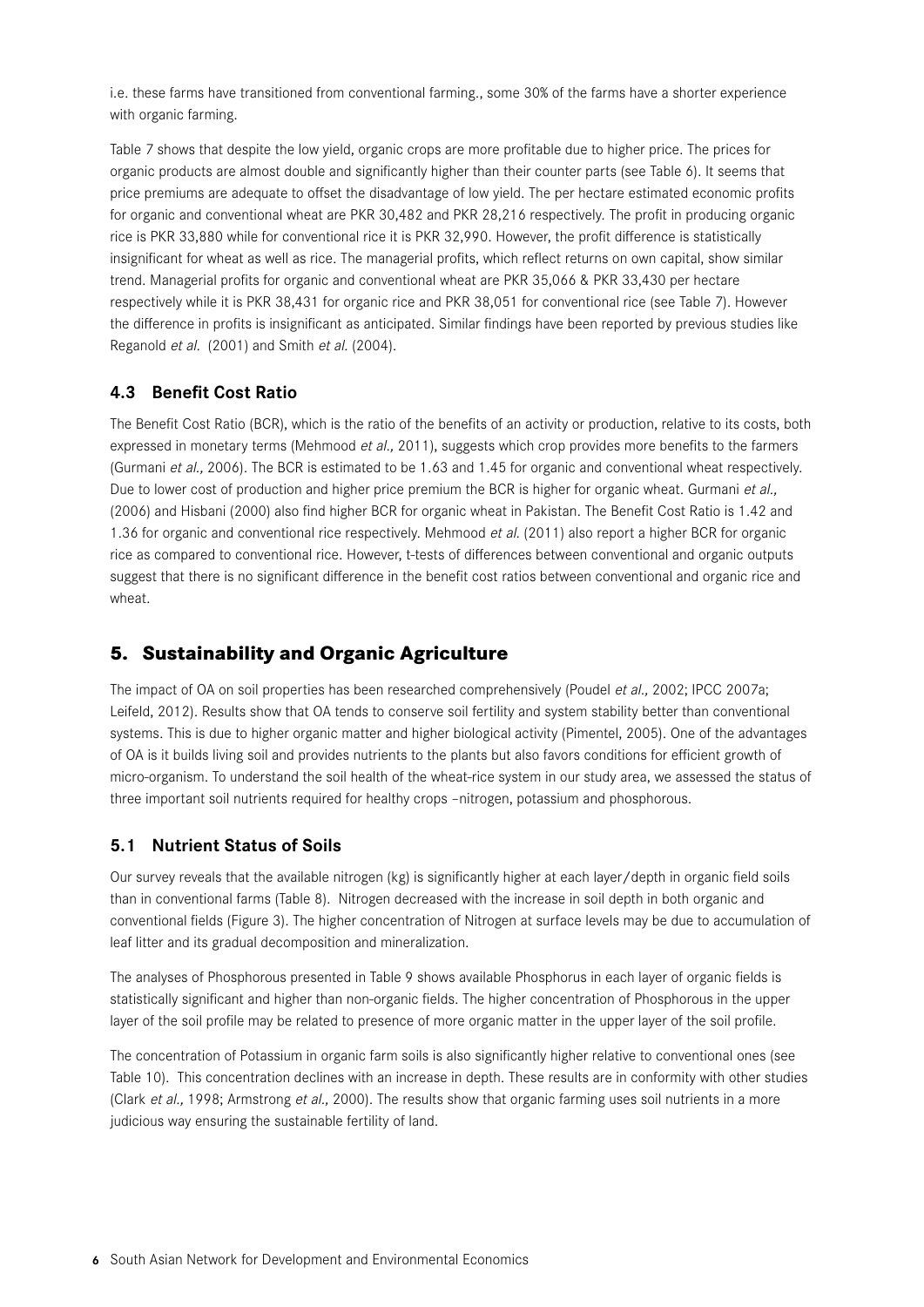## **6. Conclusions and Policy Implications**

The purpose of our study was to examine the economics and productivity of two systems of agriculture i.e. organic and conventional. In order to do so, we studied two crops, wheat and rice, in three districts, Sheikhupura, Gujranwala and Okara, of Pakistani Punjab. We used conventional physical and financial accounting methods to examine differences between regular and organic farms.

We found that the average organic farm produced 14% less wheat and 44% less rice per hectare, relative to the average conventional farm. However, despite lower yields, organic crops are at least as profitable as conventional farms. If there was a significant difference in profits, we would expect an en-masse move from one system to the other, which has not been observed. In fact, if fertilizer and pesticide subsidies for conventional agriculture are withdrawn or a subsidy for organics is introduced, there may be a natural shift from conventional to organic farming. On the other hand, if more farmers enter the organic farming business, this would likely reduce the output prices of organic produce and thereby reduce profits.

Organic farms compare well with conventional farms in terms of average profits because of the higher prices obtained for organic produce in niche markets and because organic farming is less costly. Fertilizers and pesticides costs are significantly lower in organic farms, water costs are similar to conventional farms and labor costs are higher. On average, the organic farms in our sample incurred a per hectare production cost that was 20% less for wheat and 10% less for rice in comparison to conventional wheat and rice farms. However, these lower costs may be related to the lower productivity of organic farms.

Organic farms are better for soil health. Soils data show that the availability of nutrients such as Potassium, Phosphorous and Nitrogen is significantly higher, at different layers of depth, in organic fields relative to conventional fields. Thus, organic farms tend to better conserve soil fertility and system stability than conventional farms. There is good reason for governments therefore to offer incentives to encourage OA long term sustainable use of soils.

During meetings and interviews, stakeholders pointed to four problems that organic agriculture confronts. First, markets for organic products are not well developed. Secondly, the organic inputs are not easily available to farmers with limited supply outlets in smaller cities and villages. Consequently, for pest and weed control, farmers are constrained to use only mechanical and biological methods to which they have immediate access. Third, there is little institutional support for organic farming as no subsidies are available for organic products. Lastly, the lack of zoning for organic farming may lead to pest migration to organic fields from conventional ones, which could severely damage OA crops.

Organic agriculture is economically viable and is certainly ecologically better for agricultural lands. The more labor intensive nature of the organic farming would also provide employment for rural unskilled workers, especially women. By switching to organic farming Pakistan can save valuable foreign exchange used to import chemical fertilizers and pesticides and direct it towards other social needs. However, for organic agriculture to succeed in Pakistan, issues such as subsidies for conventional inputs, zoning and market development need to be aggressively pursued. The question of food security remains a matter of future research as there is a popular belief that organic agriculture cannot feed the world's population.

## **Acknowledgements**

Research funding is acknowledged to the South Asian Network for Development and Environmental Economics (SANDEE), Kathmandu. I wish to thank Jean-Marie Baland for his valuable guidance and keen interest in our research. We extend our special thanks to Priya Shyamsundar, Mani Nepal and Pranab Mukhopadhyay for their unconditional support and encouragement that kept us moving forward. The SANDEE Secretariat's help –Anuradha Kafle, Krisha Shrestha, Malvika Joshi, and Bhawana Syangden is deeply appreciated. The usual disclaimers apply.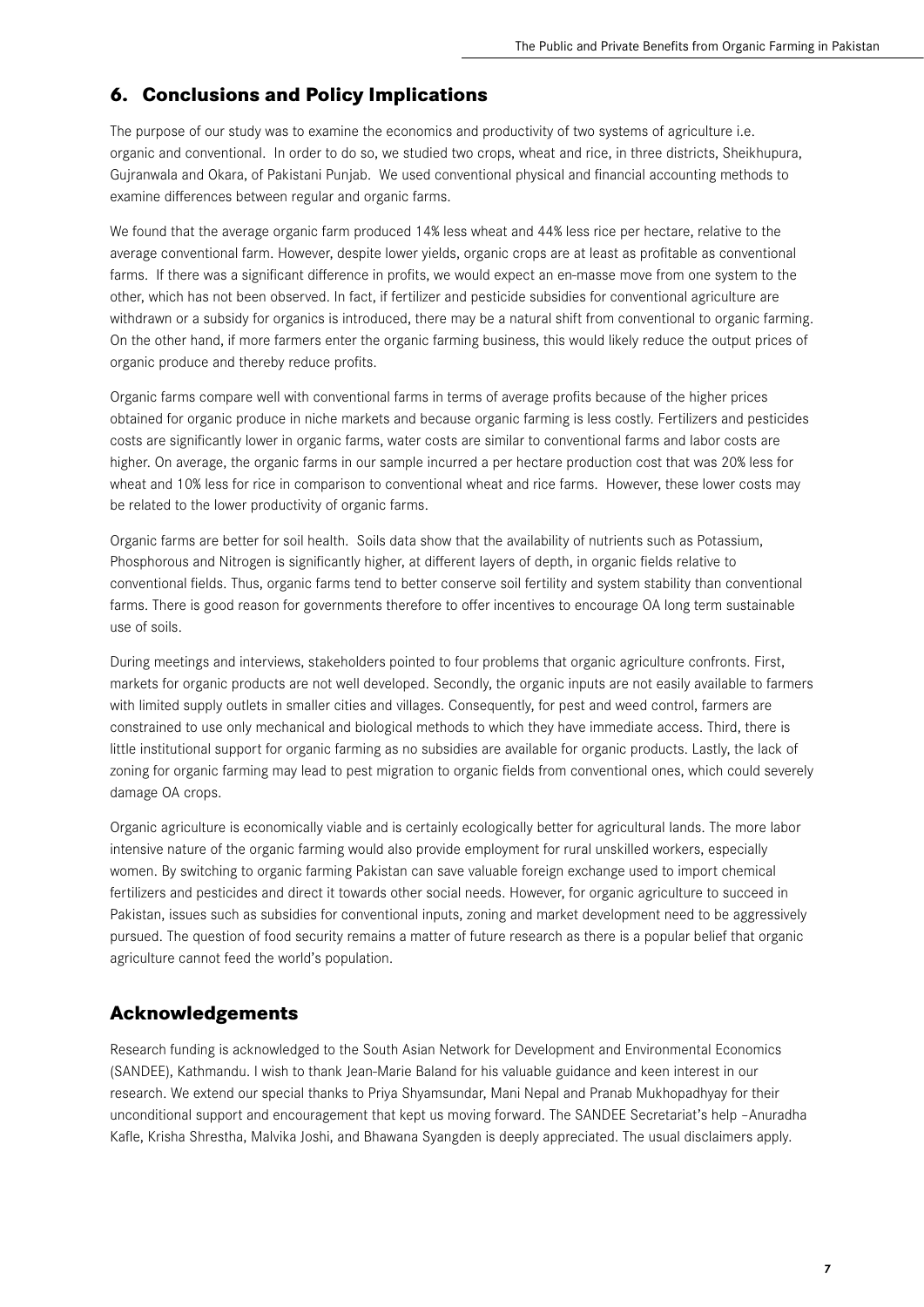### **References**

- Altieri, M.A. (1999), 'The ecological role of biodiversity in agro ecosystems', *Agriculture, Ecosystems and Environment*  74(1/3): 19-31.
- Armstrong, S.M., H.F. Cook, and H.C. Lee (2000), 'Topsoil characteristics from a paired farm survey of organic versus conventional farming in southern England', *Biological Agriculture and Horticulture* 18:37-54.
- Badgley, C., J. Moghtader, E. Quintero, E. Zakem, J.M. Chappell, A.K. Vazquez, … and I. Perfecto (2006), 'Organic agriculture and the global food supply', *Renewable Agriculture and Food Systems* 22(2): 86-108.
- Beuchelt, D.T. and M. Zeller (2011), 'Profits and poverty: certification's troubled link for Nicaragua's organic and fair trade coffee producers', *Ecological Economics* 70: 1316-1324.
- Bolwig, S. and P. Gibbon (2009), 'The economics of smallholder organic contract farming in tropical Africa', *World Development* 37(6): 1094-1104.
- Carpenter, D. (2003), 'An investigation into the transition from technological to ecological rice farming among resource poor farmers from the Philippine island of Bohol', *Agriculture and Human Values* 20: 165-176.
- Clark, M.S., H. Ferris, K. Klonsky, W.T. Lanini, A.H.C. Van Bruggen, and F.G. Zalom (1998), 'Agronomic, economic, and environmental comparison of pest management in conventional and alternative tomato and corn systems in northern California', *Agriculture, Ecosystems and Environment* 68(1-2): 51-71.
- Demiryurek, K. and V. Ceyhan (2008), 'Economics of organic and conventional hazelnut production in the Terme district of Samsun, Turkey', *Renewable Agriculture and Food Systems* 23(3): 217-227.
- Eddleston, M., L. Karalliedde, N. Buckley, R. Fernando, G. Hutchinson, G. Isbister, ... L. Smit (2002), 'Pesticide poisoning in the developing world – a minimum pesticides list', *The Lancet* 360(9340): 1163-1167.
- Eyhorn, F., P. Mader, and M. Ramakrishnan (2005), 'The Impact of Organic Cotton Farming on the Livelihoods of Smallholders. Evidence from the Maikaal bioRe project in central India', Research Institute of Organic Agriculture FiBL, Frick, Switzerland, [Available at] http://www.rfpp.ethz.ch/fellowships/concluded\_fellowships/organiccotton/
- Gurmani, Z.A., M.Z. Hassan, M. Imran, A.R. Jamali, and M. Bashir (2006), 'Cost benefit analysis of wheat, barley and oat crops for grain production', *Journal of Agricultural Research* 44(4): 335-341.
- Hisbani, S. (2000), 'Cost benefit ratio obtained from Sarsabz variety of wheat in Kandiaro Taluka', M.Sc. thesis, Sindh Agriculture University, Tandojam, Pakistan.
- IFAD (2003), 'The Adoption of Organic Agriculture among Small Farmers in Latin America and the Caribbean: Thematic Evaluation', Report No. 1337, Rome: International Fund for Agricultural Development, [Available at] http://www. ifad.org/evaluation/public\_html/eksyst/doc/thematic/pl/organic.pdf
- IFAD (2005), 'Organic Agriculture and Poverty Reduction in Asia: China and India Focus', Report No. 1664, Rome: International Fund for Agricultural Development, [Available at] http://www.ifad.org/evaluation/public\_html/eksyst/doc/thematic/organic/asia.pdf
- IPCC (2007), *Fourth Assessment Report: Climate Change 2007: Impacts, Adaptation and Vulnerability*, Contribution of Working Group II to the Fourth Assessment Report of the Intergovernmental Panel on Climate Change, Cambridge, UK: Cambridge University Press, [Available at] https://www.ipcc.ch/publications\_and\_data/publications\_ipcc\_ fourth\_assessment\_report\_wg2\_report\_impacts\_adaptation\_and\_vulnerability.htm.
- Khan, M. (2009), 'Economic Evaluation of Health Cost of Pesticide Use: Willingness to Pay Method ', *The Pakistan Development Review* 48: 459-472.
- Khan, M. (2010), 'Using Health Belief Model to Understand Pesticide Use Decision', *The Pakistan Development Review* 49: 941-956.
- Khan, M. (2011), 'Adverse Health Effects, Risk Perception and Pesticide Use Behavior', *Elixir International Journal* 38: 4044-4048.
- Leifeld, J. (2012), 'How sustainable is organic farming? ', *Agriculture, Ecosystems and Environment* 150: 121-122.
- Liebhardt, B. (2001), 'Get the facts straight: Organic agriculture yields are good', Information Bulletin 10, Organic Farming Research Foundation, Santa Cruz, CA, [Available at] http://ofrf.org/sites/ofrf.org/files/docs/pdf/ib10. pdf
- Lohr, L. and A.T. Park (2009), 'Labor pains: valuing seasonal versus year-round labor on organic farms', *Journal of Agricultural and Resource Economics* 34(2): 316-331.
- Letter, D.W., R. Seidel, and W. Liebhardt (2003), 'The performance of organic and conventional cropping systems in an extreme climate year', *American Journal of Alternative Agriculture* 18(3): 146-154.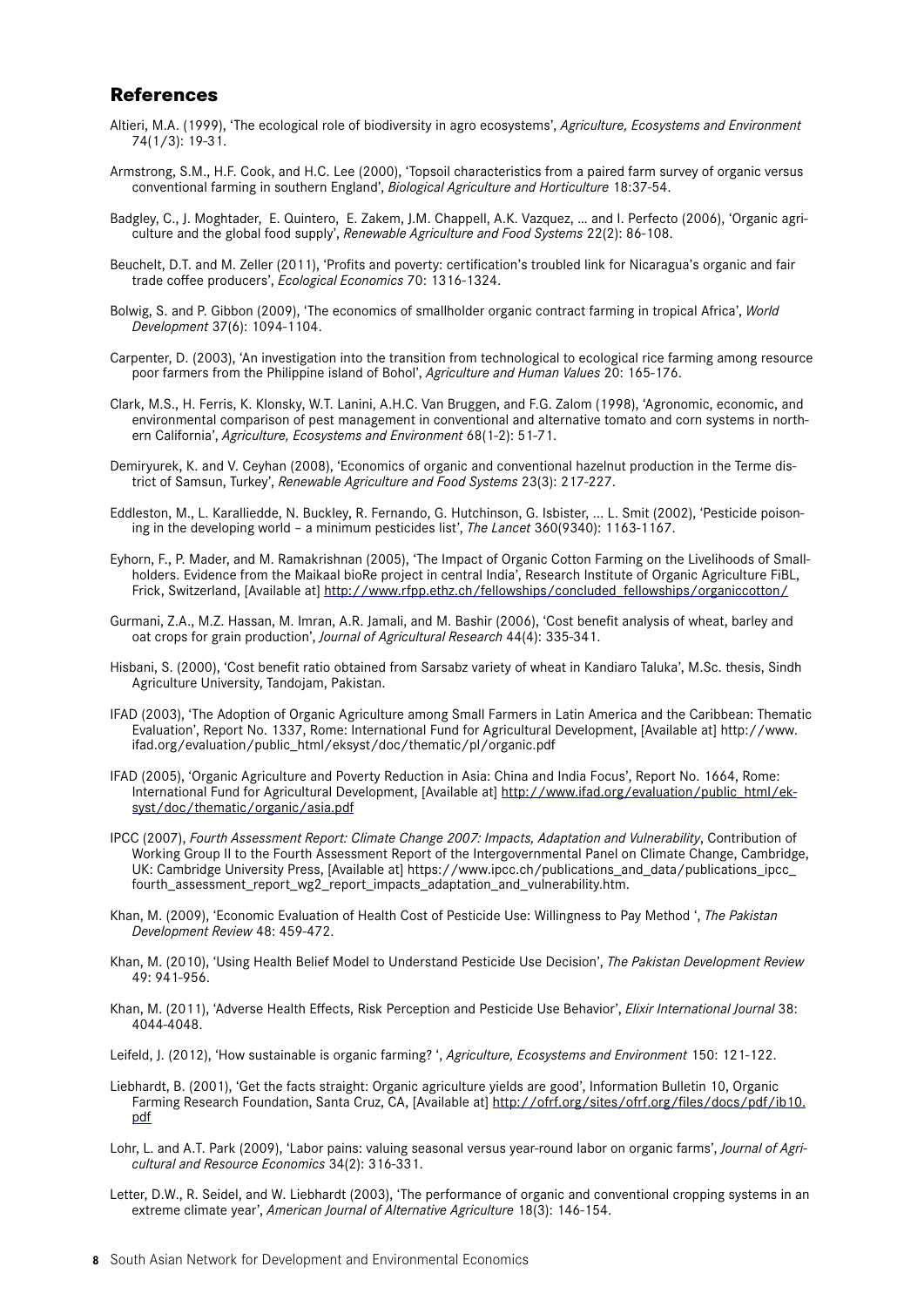- Lyngbaek, A.E., R.G. Muschler, and F.L. Sinclair (2001), 'Productivity and profitability of multistrata organic versus conventional coffee farms in Costa Rica', *Agroforestry systems* 53: 205-213.
- Martini, E.A., J.S. Buyer, D.C. Bryant, T.K. Hartz, and R.F. Denison (2004), 'Yield increases during the organic transition: improving soil quality or increasing experience?', *Field Crops Research* 86(2): 255-266.
- McBride, W.D. and C. Greene (2009), 'The profitability of organic soybean production', *Renewable agriculture and food systems* 24(4): 276-284.
- Mehmood, Y., B. Anjum, and M. Sabir (2011), 'Benefit Cost Ratio Analysis of Organic and Inorganic Rice Crop Production; Evidence from District Sheikhupura in Punjab Pakistan', *Pakistan Journal of Science* 63(3): 61-64, [Available at] http://www.paas.com.pk/images/volume/pdf/1956972184-%2812%29.%206-11.pdf
- MOF (Ministry of Finance) (2014), *Pakistan Economic Survey 2013-14*, Government of Pakistan, Finance Division, Economic Affairs Wing, Islamabad.
- Muller, A. (2009), 'Benefits of organic agriculture as a climate change adaptation and mitigation strategy for developing countries ', Working Paper in Economics No. 343, Goteborg University, Sweden, [Available at] https://gupea. ub.gu.se/bitstream/2077/19131/4/gupea\_2077\_19131\_4.pdf
- Neera, P., M. Katano, and T. Hasegawa (1999), 'Comparison of rice yield after various years of cultivation by natural farming', *Plant Production Science* 2(1): 58-64.
- Pimentel, D. (2005), 'Environmental and economic costs of the application of pesticides primarily in the United States', *Environment, Development, and Sustainability* 7: 229-252.
- Ponti, D.T., B. Rijk, and K.M. Ittersum (2012), 'The crop yield gap between organic and conventional agriculture', *Agricultural Systems* 108: 1-9.
- Poudel, D.D., W.R. Horwath, W.T. Lanini, S.R. Temple, and A.H.C. Bruggen (2002), 'Comparison of soil N availability and leaching potential, crop yields and weeds in organic, low-input and conventional farming systems in northern California', *Agriculture, Ecosystems and Environment* 90: 125–137.
- Quddus, A.M. and U. Mustafa (2011), 'Comparative Advantage of Major Crops Production in Punjab: An Application of Policy Analysis Matrix', *The Lahore Journal of Economics* 16(1): 63-94.
- Ramesh, P., M. Singh, and A.S. Rao (2005), 'Organic farming: its relevance to the Indian context', *Current Science* 88: 561-568.
- Reganold, J.P., J.D. Glover, P.K. Andrews, and H.R. Hinman (2001), 'Sustainability of three apple production systems', *Nature* 410: 926-930.
- Rigby, D. and D. Caceres (2001), 'Organic farming and the sustainability of agricultural systems', *Agricultural Systems* 68: 21-40.
- Sahs, W., G. Helmers, G. Lesoing, and C. Francis (1998), 'Economic and biological impacts of long-term rotations in Nebraska, USA', in Organic Agriculture the Credible Solution for the XXIst Century: proceedings of the 12th international IFOAM scientific conference, Mar del Plata, Argentina Tholey-Theley, Germany: International Federation of Organic Agriculture Movements, pp. 116-124.
- Samie, A., A. Abedullah, M. Ahmed, and S. Kouser (2010), 'Economics of conventional and partial organic farming systems and implications for resource utilization in Punjab (Pakistan)', *Pakistan Economic and Social Review* 48(2): 245-260.R
- Sarafraz, M. and M.I. Abdullah (2014), 'Buying of Organic Food in Multan (Pakistan), A Case Study of Consumer's Perceptions', *International Journal of Economics and Empirical Research* 2(7): 288-293.
- Sher, F. and E. Ahmad (2008), 'Forecasting Wheat Production in Pakistan', *The Lahore Journal of Economics* 13(1): 57- 85.
- Smith, E.G., M.J. Clapperton, and R.E. Blackshaw (2004), 'Profitability and risk of organic production systems in the northern great plains', *Renewable Agriculture and Food Systems* 19(3): 152-158.
- Van-Elsen, T. (2000), 'Species diversity as a task for organic agriculture in Europe', *Agriculture, Ecosystems and Environment* 77(1-2): 101-109.
- Wood, R., M. Lenzen, C. Dey, and S. Lundie (2006), 'A comparative study of some environmental impacts of conventional and organic farming in Australia', *Agricultural Systems* 89: 324-348.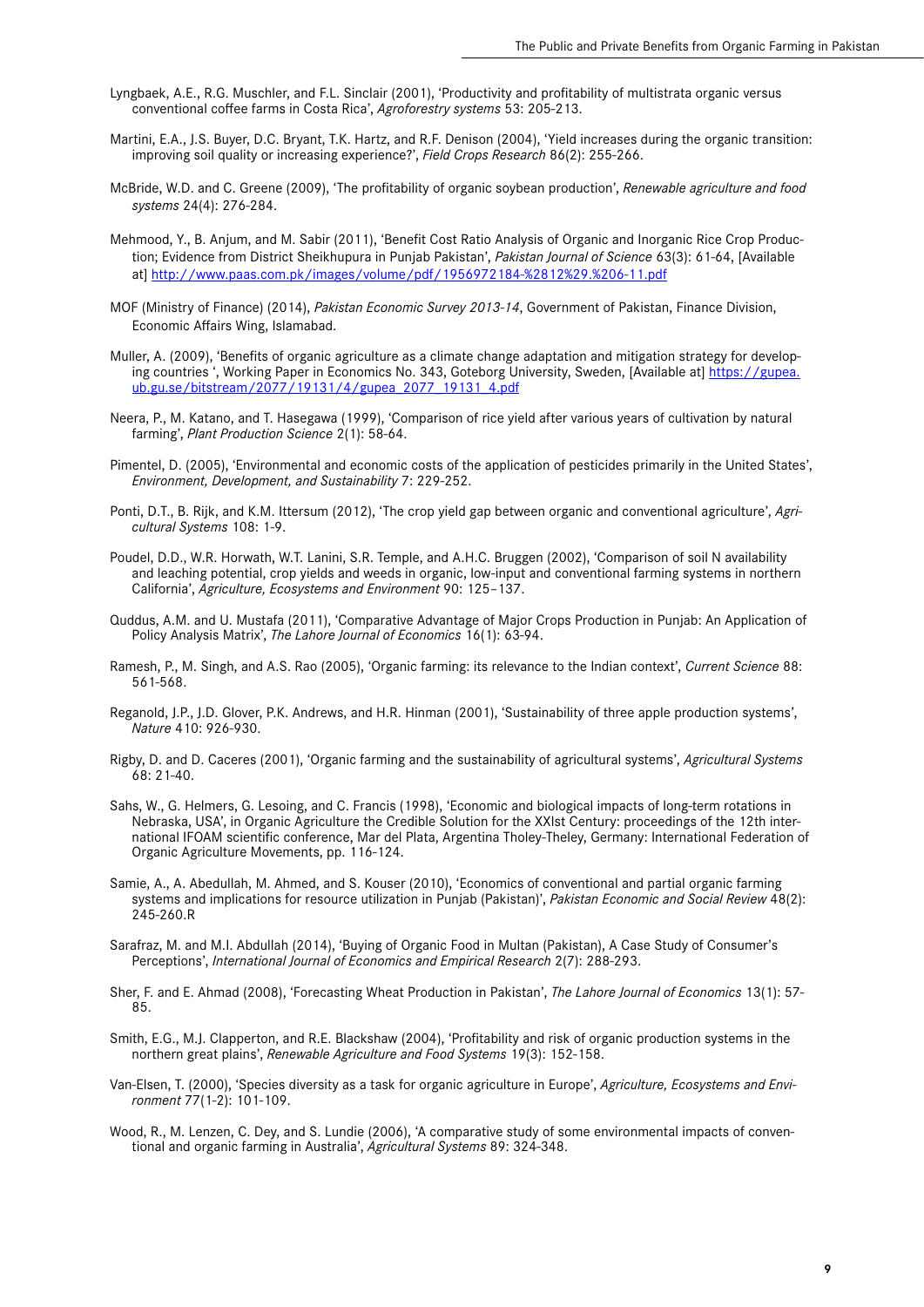## **Tables**

| Sr. No       | <b>Province</b> | Area (acres) | Crops                                                      | Name of company /organization                        |
|--------------|-----------------|--------------|------------------------------------------------------------|------------------------------------------------------|
|              | Punjab          | 15,000       | Basmati                                                    | Taj Food, Pakistan Organic Food and Hamza Food       |
| 2            | Punjab          | 6,000        | Mango, Guava, Orange<br>Taj Food and Pakistan Organic Food |                                                      |
| 3            | Punjab          | 3,000        | Cotton                                                     | 15 private companies are involved in cotton business |
| 4            | Sindh           | 3,000        | Dates                                                      | Taj Food, Noor Food, Sindh Food and Sardar Food      |
| 5            | <b>NWFP</b>     | 5000         | Dry fruits                                                 | Taj Food, Pakistan Organic Food and Hamza Food       |
| 6            | <b>NWFP</b>     | 1000         | Apple                                                      | Taj Food                                             |
| 7            | Sindh           | 4000         | Rice (IRRI 6)                                              | Best, ECO Food                                       |
| $8^*$        | Punjab          | 16000        | Wheat                                                      | GCO, POC, Taj Food, NARC                             |
| $9**$        | <b>NWFP</b>     | 2500         | Apricot, Apple, Vegetables                                 | Agha Khan rural support program                      |
| $10^{\circ}$ | Punjab          | 18000        | Vegetables                                                 | GCO, POC, Taj Food, NARC, LokSanjh                   |

**Table 1: Areas under different organic crops in Pakistan**

Source: Survey of organic food growers in Pakistan (Hussain, I, 2006) Adopted with changes from Asim (2007)\* Focus group discussions (NARC, GCO, LOCK SANJH, POC) \*\* Agha Khan rural support program

#### **Table 2: Sampling plan**

| <b>DISTRICTS</b>  | <b>VILLAGES</b>     | <b>NUMBER OF FARMS SELECTED</b> |                                    |
|-------------------|---------------------|---------------------------------|------------------------------------|
|                   |                     | Organic<br><b>Total (220)</b>   | Conventional<br><b>Total (224)</b> |
| SHEIKHUPURA       | <b>Walipur Bora</b> | 30                              | 29                                 |
| Organic (91)      | Muhammad Pura       | 18                              | 22                                 |
| Conventional (89) | Kotwar              | 21                              | 20                                 |
|                   | Mulamianwal         | 22                              | 18                                 |
| GUJRANWALA        | Maan                | 20                              | 24                                 |
| Organic (68)      | Kot Bilal           | 16                              | 14                                 |
| Conventional (71) | Jajuke              | 14                              | 15                                 |
|                   | Jagowal             | 18                              | 18                                 |
| <b>OKARA</b>      | Sherinmafi          | 21                              | 19                                 |
| Organic (61)      | Baker Ke Maher      | 15                              | 16                                 |
| Conventional (64) | Hujra Shah Moqeem   | 16                              | 17                                 |
|                   | Batherana           | 9                               | 12                                 |

Source: Own survey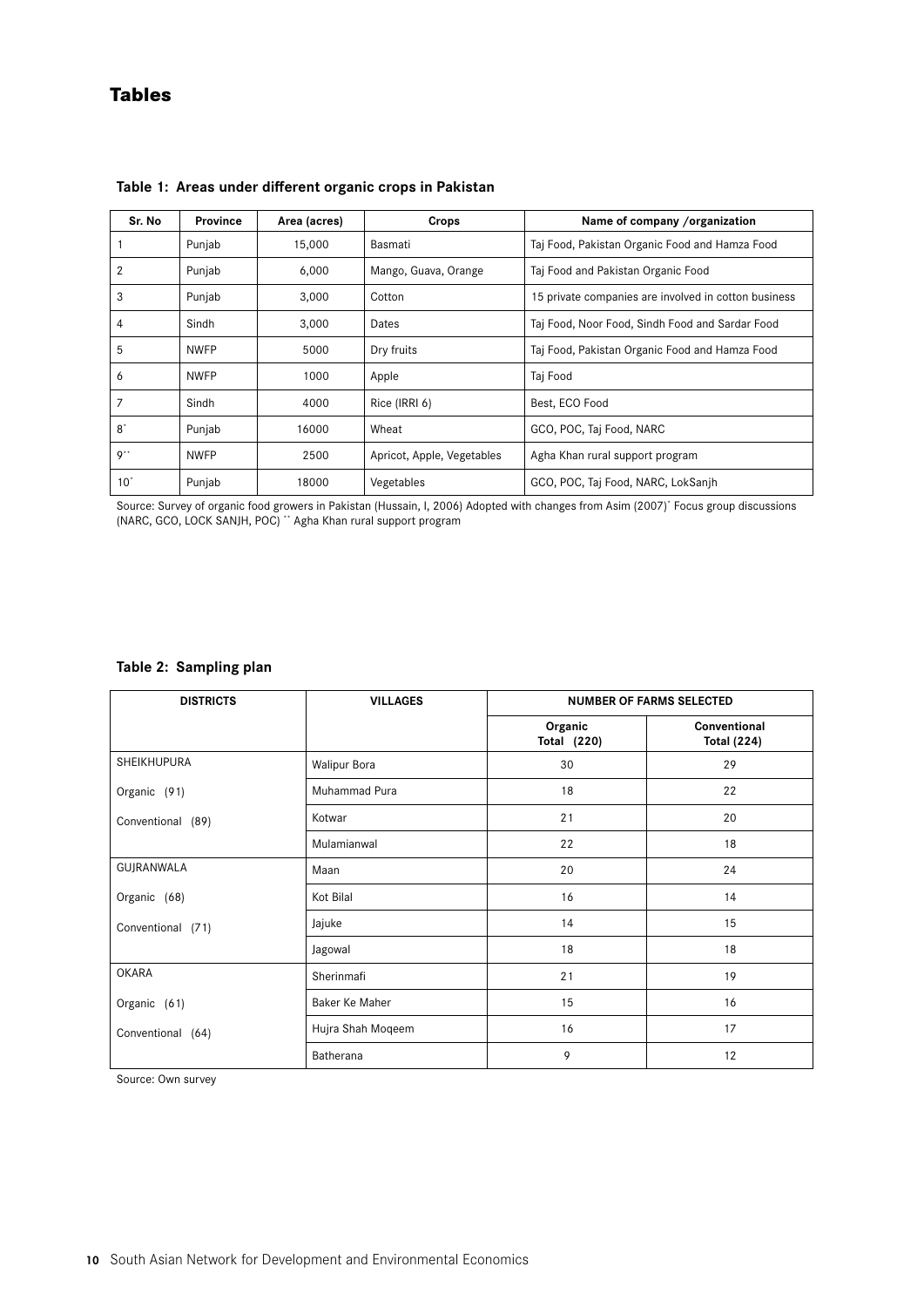#### **Table 3: Socio-economic characteristics of survey respondents**

| <b>Level of Education</b>           | <b>Conventional Farmers</b> | <b>Organic Farmers</b> |
|-------------------------------------|-----------------------------|------------------------|
| Illiterate (%)                      | 25.4                        | 5                      |
| Primary (%)                         | 30.4                        | 36.4                   |
| Middle (%)                          | 21.0                        | 24.1                   |
| Secondary and Higher Secondary (%)  | 16.5                        | 30                     |
| Graduation & Above (%)              | 6.7                         | 4.5                    |
| Age (in Years)                      | 41                          | 40                     |
| <b>Family Size</b>                  |                             | 6                      |
| Household monthly expenditures(PKR) | 30170                       | 34033                  |
| Farm Size (hectare)                 | 4.66                        | 4                      |

**Table 4: Per hectare cost of inputs (PKR)**

| Inputs cost   |                      | Wheat                     | Mean                                       | <b>Rice</b>          |                           | Mean                                      |
|---------------|----------------------|---------------------------|--------------------------------------------|----------------------|---------------------------|-------------------------------------------|
| (per hectare) | Organic<br>$N = 220$ | Conventional<br>$N = 224$ | <b>Diff</b><br>(Conventional -<br>Organic) | Organic<br>$N = 208$ | Conventional<br>$N = 173$ | <b>Diff</b><br>(Conventional-<br>Organic) |
| Water         | 10438                | 10885                     | 447***                                     | 35659                | 36035                     | 376                                       |
| Fertilizers   | 8733                 | 19892                     | 11159                                      | 6867                 | 13566                     | 6699                                      |
| Pesticide     | 1458                 | 3291                      | 1833***                                    | 2819                 | 3761                      | $942***$                                  |
| Labor         | 11458                | 10951                     | $-507$ ***                                 | 13793                | 12103                     | $-1690$ ***                               |
| Other inputs  | 19358                | 19266                     | $-92$ ***                                  | 20072                | 22266                     | $2194$ ***                                |
| Total         | 51445                | 64285                     | 12840***                                   | 79210                | 87731                     | 8521***                                   |

Note: \*\*\*, \*\* and \* denote significance at 1%, 5% and 10%, respectively.

#### **Table 5: Per hectare cost of labor (PKR) by types**

| Labor cost    | Wheat   |              | Mean              | <b>Rice</b> |              | Mean                   |
|---------------|---------|--------------|-------------------|-------------|--------------|------------------------|
| (per hectare) | Organic | Conventional | <b>Difference</b> | Organic     | Conventional | <b>Difference</b>      |
| Casual        | 2520    | 191          | $-1329***$        | 4828        | 2619         | $-2209$ <sup>***</sup> |
| Family        | 4584    | 5214         | 630***            | 4552        | 5061         | 509                    |
| Permanent     | 4354    | 4547         | 193               | 4413        | 4423         | 10                     |

Note: \*\*\*, \*\* and \* denote significance at 1%, 5% and 10%, respectively.

#### **Table 6: Price per (kg) for each crop (PKR)**

|            |         | Wheat        | Mean              | <b>Rice</b> |              | Mean              |
|------------|---------|--------------|-------------------|-------------|--------------|-------------------|
|            | Organic | Conventional | <b>Difference</b> | Organic     | Conventional | <b>Difference</b> |
| Mean Price | 36.75   | 23.08        | $13.67***$        | 41.88       | 28.1         | $13.7***$         |

Note: \*\*\*, \*\* and \* denote significance at 1%, 5% and 10%, respectively.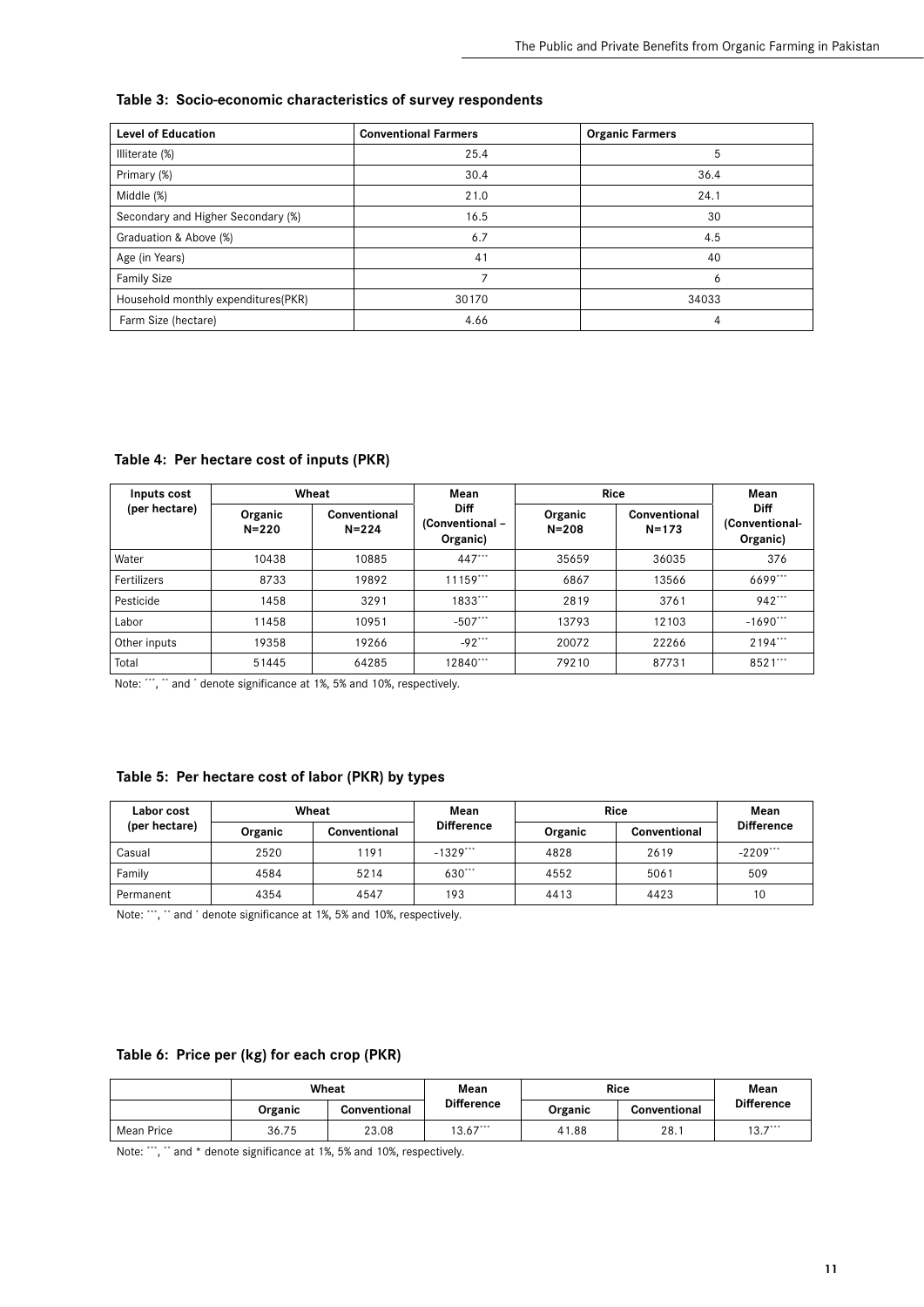|                  |                    | Wheat           |                             | Rice                      |                 |                             |
|------------------|--------------------|-----------------|-----------------------------|---------------------------|-----------------|-----------------------------|
| <b>Crop Name</b> | Production<br>(kg) | Profit<br>(PKR) | Managerial<br>Profits (PKR) | <b>Production</b><br>(kg) | Profit<br>(PKR) | Managerial<br>Profits (PKR) |
| Organic          | 2280               | 30482           | 35066                       | 2680                      | 33880           | 38431                       |
| Conventional     | 4040               | 28216           | 33430                       | 4240                      | 32990           | 38051                       |
| Mean Difference  | $1760***$          | 2266            | 1636                        | 1560***                   | 890             | 380                         |
| T. Statistics    | 36.57              | 1.30            | $\qquad \qquad$             | 12.03                     | 0.24            |                             |

#### **Table 7: Production and profit (per hectare) estimates in both agricultural systems**

Note: \*\*\*, \*\* and \* denote significance at 1%, 5% and 10%, respectively.

#### **Table 8: Available nitrogen (kg/ha) in the soil in organic and conventional fields**

|            | Mean values of Nitrogen (kg/ha) estimates at three locations<br>in the field |            |                        |
|------------|------------------------------------------------------------------------------|------------|------------------------|
| Depth (cm) | <b>Conventional\$</b>                                                        | Organic \$ | <b>Mean Difference</b> |
| $0 - 15$   | 123.11                                                                       | 123.28     | 0.77                   |
| $15 - 30$  | 107.57                                                                       | 111.52     | $3.95$ <sup>**</sup>   |
| $30 - 60$  | 92.23                                                                        | 93.97      | $1.74***$              |
| 60-90      | 75.10                                                                        | 79.00      | $3.90***$              |

Note: \*\*\*, \*\* and \* denote significance at 1%, 5% and 10%, respectively.

#### **Table 9: Available phosphorus (kg/ha) in the soil in organic and conventional fields**

|            | Mean value of Phosphorus (kg/ha) estimates from three<br>different locations from the same field |           |                        |
|------------|--------------------------------------------------------------------------------------------------|-----------|------------------------|
| Depth (cm) | <b>Conventional\$</b>                                                                            | Organic\$ | <b>Mean Difference</b> |
| $0 - 15$   | 19.81                                                                                            | 21.99     | $2.18***$              |
| $15 - 30$  | 14.40                                                                                            | 19.99     | $5.59***$              |
| $30 - 60$  | 12.00                                                                                            | 14.75     | 2.75                   |
| 60-90      | 7.14                                                                                             | 10.97     | $3.83***$              |

Note: \*\*\*, \*\* and \* denote significance at 1%, 5% and 10%, respectively.

#### **Table 10: Available Potassium (%) of the soil in organic and conventional fields**

|            | Mean value of Potassium (%) estimates from three different<br>locations from the same field |         |                        |
|------------|---------------------------------------------------------------------------------------------|---------|------------------------|
| Depth (cm) | Conventional                                                                                | Organic | <b>Mean Difference</b> |
| $0 - 15$   | 1.58                                                                                        | 1.63    | $0.05***$              |
| $15 - 30$  | 1.49                                                                                        | 1.57    | $0.08$ <sup>**</sup>   |
| $30 - 60$  | 1.44                                                                                        | .50     | $0.06***$              |
| 60-90      | .38                                                                                         | .44     | $0.06$ <sup>**</sup>   |

Note: \*\*\*, \*\* and \* denote significance at 1%, 5% and 10%, respectively.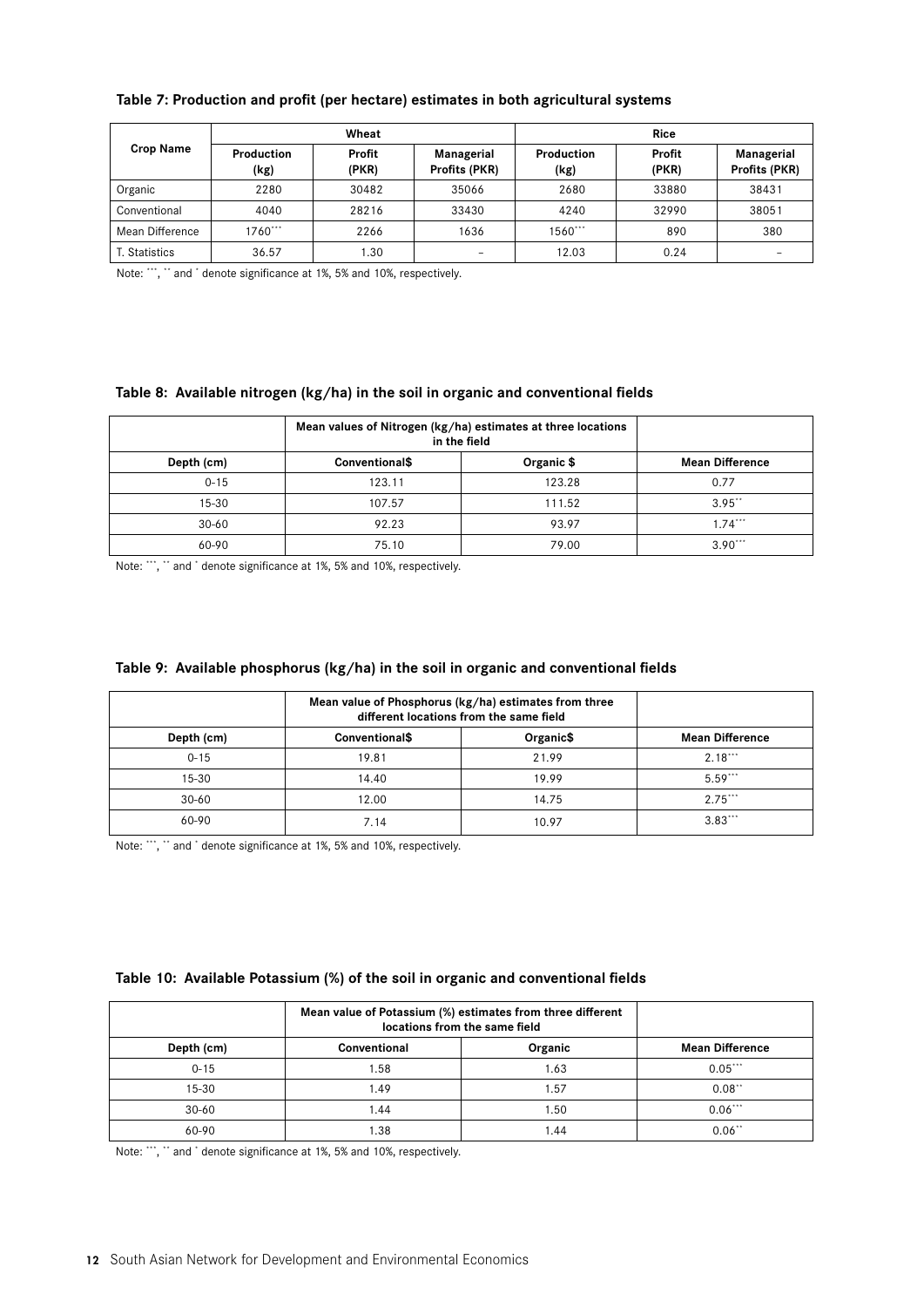## **Figures**

#### **Figure 1: Study area**





#### **Figure 2: Per hectare cost of inputs in wheat and rice crops (PKR) in both agriculture systems**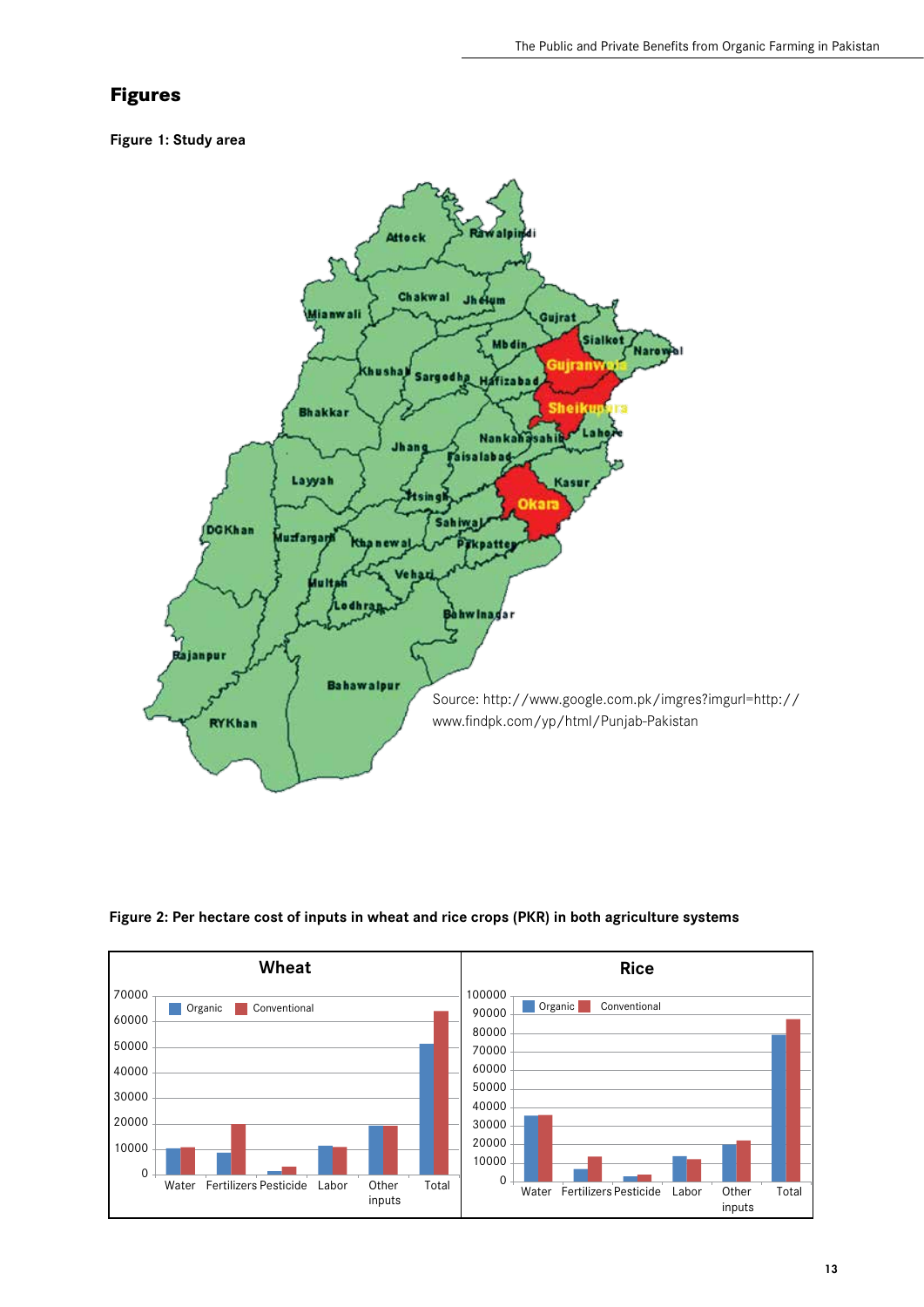

## **Figure 3: Available Nitrogen (kg ha-1) of the soil, Phosphorus (kg ha-1) and Potassium (%) of the soil in organic and conventional fields**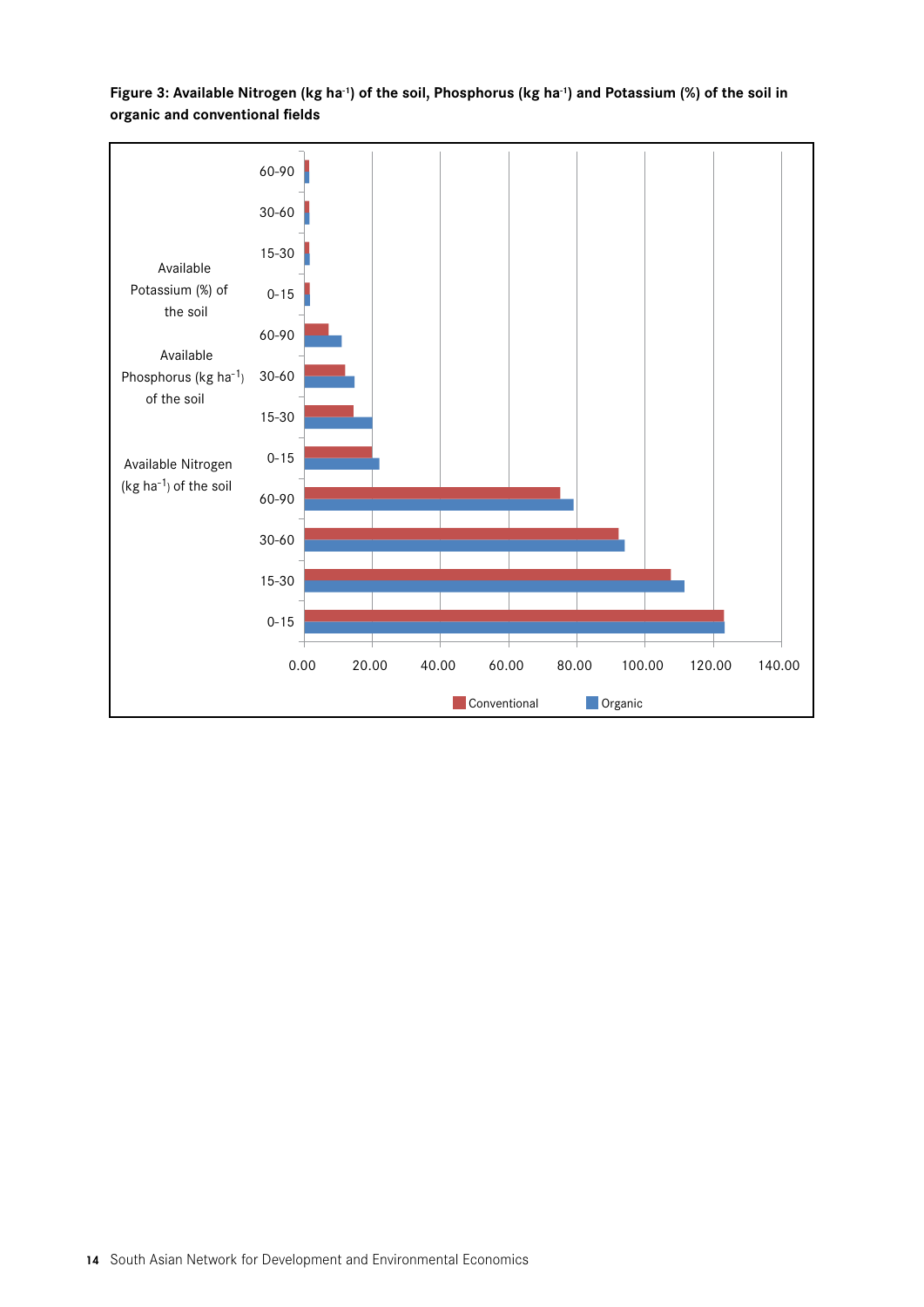## **Appendix**

## Organic and Conventional Agriculture Survey Questionnaire

My name is\_\_\_\_\_\_\_\_\_\_\_\_\_\_\_\_\_\_\_\_\_\_\_\_\_\_\_\_\_\_\_\_ and I am from (FUUAST) School of Economic Sciences, Federal Urdu University of Arts, Science& Technology Islamabad. The purpose of this questionnaire is to investigate the sustainability of organic farming in Pakistan by comparing output and input use in both conventional and organic farming systems. It is for research purposes only. Please answer the questions to the best of your knowledge. Answers will be kept completely confidential and will only be presented in a summary format.

\_\_\_\_\_\_\_\_\_\_\_\_\_\_\_\_\_\_\_\_\_\_\_\_\_\_\_\_\_\_\_\_\_\_\_\_\_\_\_\_\_\_\_\_\_\_\_\_\_\_\_\_\_\_\_\_\_\_\_\_\_\_\_\_\_\_\_\_\_\_\_\_\_\_\_\_\_\_\_\_\_\_\_\_\_\_\_\_\_\_

Do you agree to participate in this survey? 1. Yes  $\Box$  2. No  $\Box$ 

If yes, continue the survey

| Interviewer ID: | $\mathcal{L}(\mathcal{L}^{\mathcal{L}})$ and $\mathcal{L}^{\mathcal{L}}$ are the set of the set of the set of $\mathcal{L}^{\mathcal{L}}$                                                                                                                                                                                                                                                                                                                 |  |  |
|-----------------|-----------------------------------------------------------------------------------------------------------------------------------------------------------------------------------------------------------------------------------------------------------------------------------------------------------------------------------------------------------------------------------------------------------------------------------------------------------|--|--|
| Time started:   | $\mathcal{L}^{\mathcal{L}}(\mathcal{L}^{\mathcal{L}}(\mathcal{L}^{\mathcal{L}}(\mathcal{L}^{\mathcal{L}}(\mathcal{L}^{\mathcal{L}}(\mathcal{L}^{\mathcal{L}}(\mathcal{L}^{\mathcal{L}}(\mathcal{L}^{\mathcal{L}}(\mathcal{L}^{\mathcal{L}}(\mathcal{L}^{\mathcal{L}}(\mathcal{L}^{\mathcal{L}}(\mathcal{L}^{\mathcal{L}}(\mathcal{L}^{\mathcal{L}}(\mathcal{L}^{\mathcal{L}}(\mathcal{L}^{\mathcal{L}}(\mathcal{L}^{\mathcal{L}}(\mathcal{L}^{\mathcal{L$ |  |  |
| Name            |                                                                                                                                                                                                                                                                                                                                                                                                                                                           |  |  |
| Village         |                                                                                                                                                                                                                                                                                                                                                                                                                                                           |  |  |
| Address         |                                                                                                                                                                                                                                                                                                                                                                                                                                                           |  |  |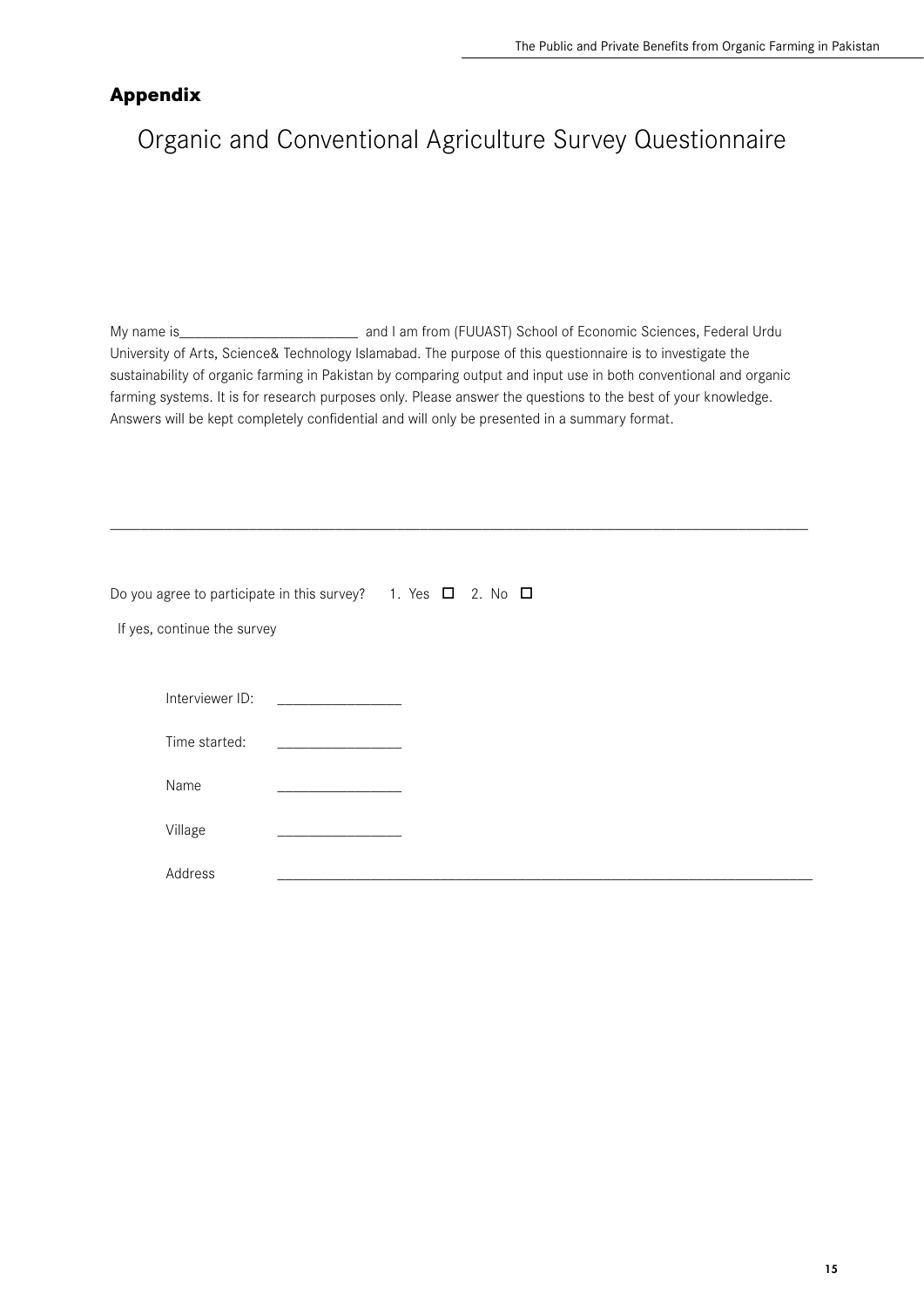## **Section 1: Socio-Demographic Information of Household\***

| A.1. | Are you household head? Yes $\square$ |  | $No$ $\Box$ |  |
|------|---------------------------------------|--|-------------|--|
|      |                                       |  |             |  |

A.2. If no, what is your relation to HH

A.3. Do you make all the decision on the farm? Yes (please go to A.3) NO

A.4. If no, please explain, who makes the decision (enter HH code

A.5. Please provide information of other household members.

|    | $\mathbf{2}$                     | 3         | 4                              | 5                             | 6                           |                               | 8                                       |
|----|----------------------------------|-----------|--------------------------------|-------------------------------|-----------------------------|-------------------------------|-----------------------------------------|
| SN | Gender<br>$1 = Male$<br>0=Female | Age (yrs) | Relation<br>to HH<br>head<br>Α | <b>Marital</b><br>status<br>В | Primary"<br>occupation<br>C | Secondary"<br>occupation<br>C | Education<br>(Completed<br>degree)<br>D |
|    |                                  |           |                                |                               |                             |                               |                                         |
|    |                                  |           |                                |                               |                             |                               |                                         |
|    |                                  |           |                                |                               |                             |                               |                                         |
|    |                                  |           |                                |                               |                             |                               |                                         |
|    |                                  |           |                                |                               |                             |                               |                                         |
|    |                                  |           |                                |                               |                             |                               |                                         |
|    |                                  |           |                                |                               |                             |                               |                                         |
|    |                                  |           |                                |                               |                             |                               |                                         |

\* Household: is a person or group of people sharing accommodation and food for at least 3 months over the past 12 months calculatingfrom the time of the survey. These people also share a collective fund.

\*\*Occupations are defined on the basis of time spent in an occupation during the employment period. Main occupation is defined as the profession in which the household spent more than half during the employment period.

## **Codes for Section 1**

- Code A: 1-Self, 2-Wife/Husband, 3-Son/daughter (incl. Adopted), 4-Son/daughter in law, 5-Father/mother, 6-Father/mother in law, 7-Sister/brother, 8-grandchild, 9-nephew/niece, 10-cousin, 11-other relatives, 12-non-relative.
- Code B: 1-Unmarried, 2-Married, 3-Widow, 4-Divorced/separated.
- Code C: 1-Engaged in own agriculture, 2-Off-farm owned business, 3-Causual off-farm labor in agriculture, 4-Causual labor in non-agriculture, 5-Permanantly employed in agriculture, 6-Permanantly employed in non-agriculture, 7-Government official, 8-Housewife, 9-Student/pupil, 10-Child below school age, 11-Unemployed, 12-Performing only occasional and light work, 13-Retired/pensioner, 14-Other, please specify……….
- Code D: General: 0-Illiterate, 1-Literate (read and write without grade), 2-Primary, 3-Secondary, 4-High school (SLC passed), 5-Intermediate, 6-Graduate, 7-Post-graduate, 8-Other, please specify……..Technical/ Professional: 9-Certificate (Polytechnic), 10-Diploma (Polytechnic), 11-Degree (agriculture, forest, engineering, medicine veterinary, etc.), 12-Teacher's training, 13-Nurse training, 14-Diploma in Pharmacy, 15-Other, please specify………….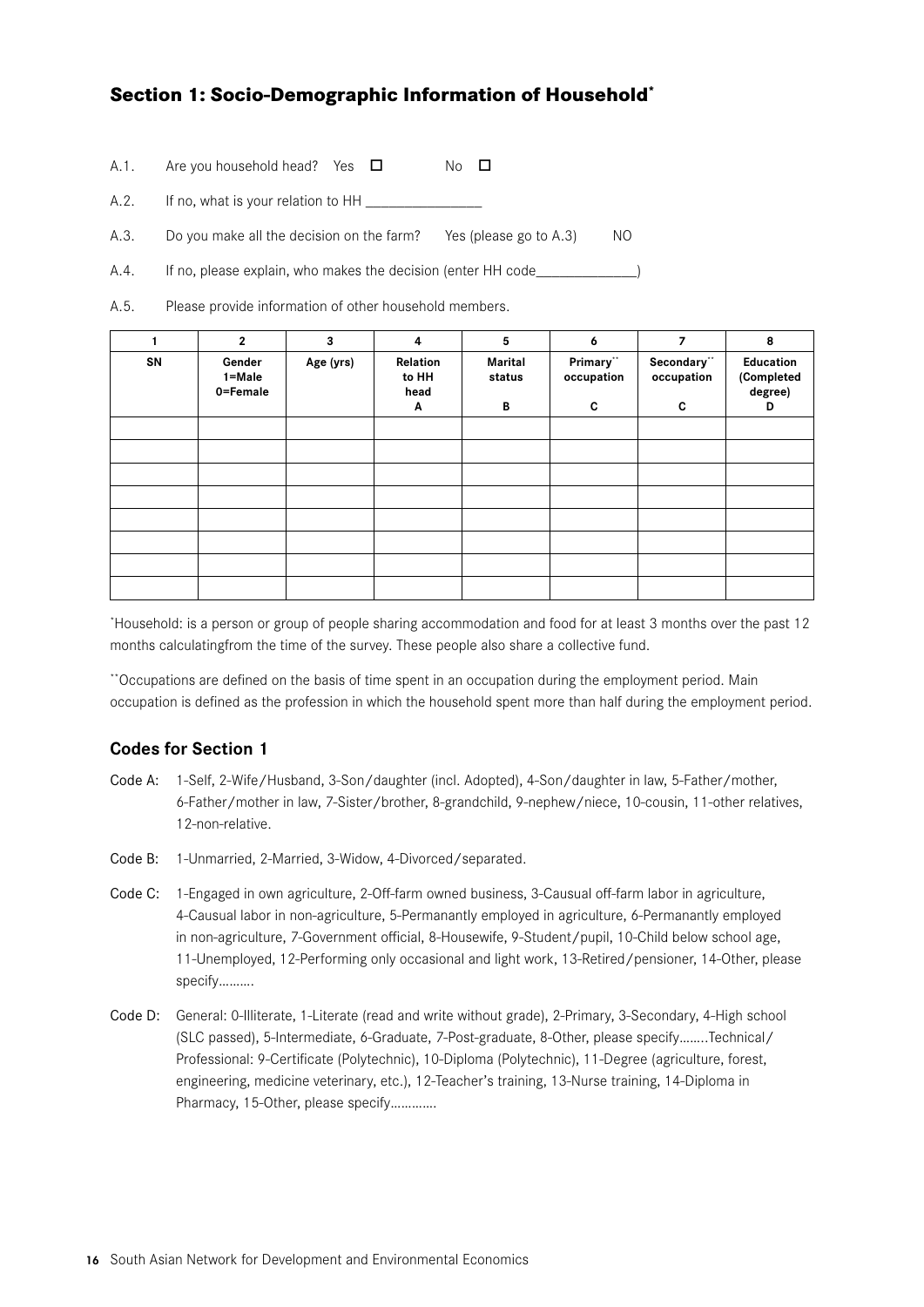## **Section 2: Farming and Live Stock**

## **Part A: Farm size and ownership**

A.1 Please provide information about farm size (acres) and ownership

| Ownership ID<br>A | Plot 1 | Plot 2 | Plot 3 | Plot 4 | Plot 5 | Total |
|-------------------|--------|--------|--------|--------|--------|-------|
|                   |        |        |        |        |        |       |
|                   |        |        |        |        |        |       |
|                   |        |        |        |        |        |       |
|                   |        |        |        |        |        |       |

## **Part B: Crop production**

B.1 In the past year did you grow [crops] on your own land or land rented or share cropped from others.

| Crop ID<br>A | Season ID<br>D | Plot ID<br>v | Size (acres) | Production<br>(kg) | Amount<br>Sold | Price (Rs/kg) | <b>Market ID</b><br>D |
|--------------|----------------|--------------|--------------|--------------------|----------------|---------------|-----------------------|
|              |                |              |              |                    |                |               |                       |
|              |                |              |              |                    |                |               |                       |
|              |                |              |              |                    |                |               |                       |
|              |                |              |              |                    |                |               |                       |

## **Part C: Live stock**

Please provide information about the livestock:

| SN |                        | $\overline{2}$ |
|----|------------------------|----------------|
|    | Livestock              | <b>Number</b>  |
| ι. | Buffalo                |                |
| 2. | Cows/ox                |                |
| 3. | sheep/Goat             |                |
| 4. | Chicken                |                |
| 5. | Duck                   |                |
| 6. | Other (please specify) |                |
| 7. |                        |                |
| 8. |                        |                |

#### **Codes for Section 2:**

**Part A:**

Code A: 1- Owner, 2- Tenant, 3- Share cropping, 4- Others

#### **Part B:**

- Code A: 1- Wheat, 2- Barley3- Gram4- Masoor 5- Mustards 6- Onion 7- Rice7 8- Mash 9- Mong 10-Sunflower 11- Soyabeen 12- Maize 13- Cauliflower 14- Cabbage 15- Turnip 16- Raddish 17-Tomoto 18-Potato 19- Ginger 20-Garlic
- Code B: 1- Rabi 2- Kharif
- Code C: 1- Plot 1, 2- Plot 2, 3- Plot3, 4- Plot 4
- Code D: 1-Self consumption 2- Directly to the Local Market 3- Intermediaries 4- Other towns within the

District 5- District market 6- Other districts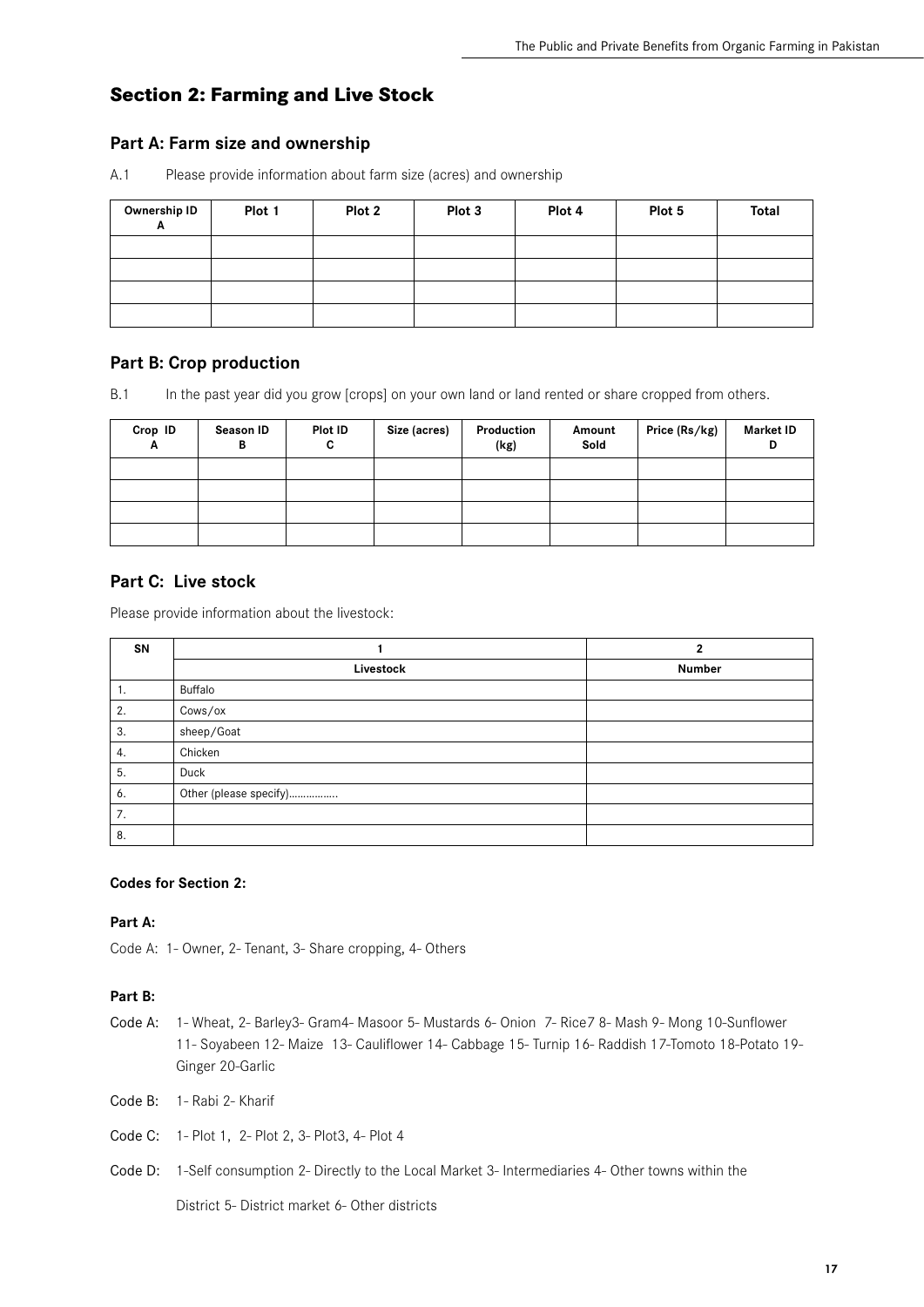## **Section 3: Expenditure on Agri Inputs**

## **Part A: Irrigation**

A. 1 What is per hour cost of irrigation in your area?

| Tube well   | (a) High Horse Power (Rs_    | (b) High Horse Power(Rs |
|-------------|------------------------------|-------------------------|
| <b>Bore</b> | (a) Horse Power (Rs______    | (b) Low Horse Power     |
| Peter       | (a) High Horse Power (Rs____ | (b) Low Horse Power     |
| Canal       | (Rs                          |                         |

A.2 Please provide information about irrigation of crops in the following table (use additional sheet if required):

| Crop<br>ID' | Season<br>ID' | plot<br>ID' | <b>Size</b><br>(acres) | Irrigation code |     |     |     |     |     | - | Time consumed in irrigation (hours) |     |     |     |     |     |  |
|-------------|---------------|-------------|------------------------|-----------------|-----|-----|-----|-----|-----|---|-------------------------------------|-----|-----|-----|-----|-----|--|
|             |               |             |                        | 1.a             | 1.b | 2.a | 2.b | 3.a | 3.b | 4 | 1.a                                 | 1.b | 2.a | 2.b | 3.a | 3.b |  |
|             |               |             |                        |                 |     |     |     |     |     |   |                                     |     |     |     |     |     |  |
|             |               |             |                        |                 |     |     |     |     |     |   |                                     |     |     |     |     |     |  |
|             |               |             |                        |                 |     |     |     |     |     |   |                                     |     |     |     |     |     |  |
|             |               |             |                        |                 |     |     |     |     |     |   |                                     |     |     |     |     |     |  |

\* Codes for crop season & plots are the same as in section 2 part A.

#### **Codes for Section 3, Part A**

Code A: 1.a- High Horse power tube well, 1.b- Low Horse Power Tube well, 2.a- high horse power bore, 2.b- low horse power bore, 3.a high horse power peter, 3.b- low horse power peter, 4- Canal Water

## **Part B: Use of fossil fuel**

Please provide information about the Fossil Fuel consumed by irrigation source:

|       | Irrigation source    | Liter/hour          |
|-------|----------------------|---------------------|
| Bore  | (a) High Horse Power | (b) Low Horse Power |
| Peter | (a) High Horse Power | (b) Low Horse Power |

## **Part C: Farm employment**

C.1 Permanent workers employed on your farm in (a) Rabi……. (b) Kharif …….?

C.2 Wage rate/month: 1. With meal 2. Without meal

- C.3 Family members permanently engaged on farm in (a) Rabi………(b) Kharif………?
- C.4 Please provide information about labor provided by casual laborers, including unpaid family members:

| Crop ID <sup>*</sup> | Season<br>$ID^*$ | No. of<br>workers | Male                |          |                       | Female           |          |                       |  |
|----------------------|------------------|-------------------|---------------------|----------|-----------------------|------------------|----------|-----------------------|--|
|                      |                  |                   | Labour<br>code<br>A | Wage/day | No. of days<br>worked | Labour code<br>A | Wage/day | No. of days<br>worked |  |
|                      |                  |                   |                     |          |                       |                  |          |                       |  |
|                      |                  |                   |                     |          |                       |                  |          |                       |  |
|                      |                  |                   |                     |          |                       |                  |          |                       |  |
|                      |                  |                   |                     |          |                       |                  |          |                       |  |

\* Codes for crop & plots are the same as in section 2 part A.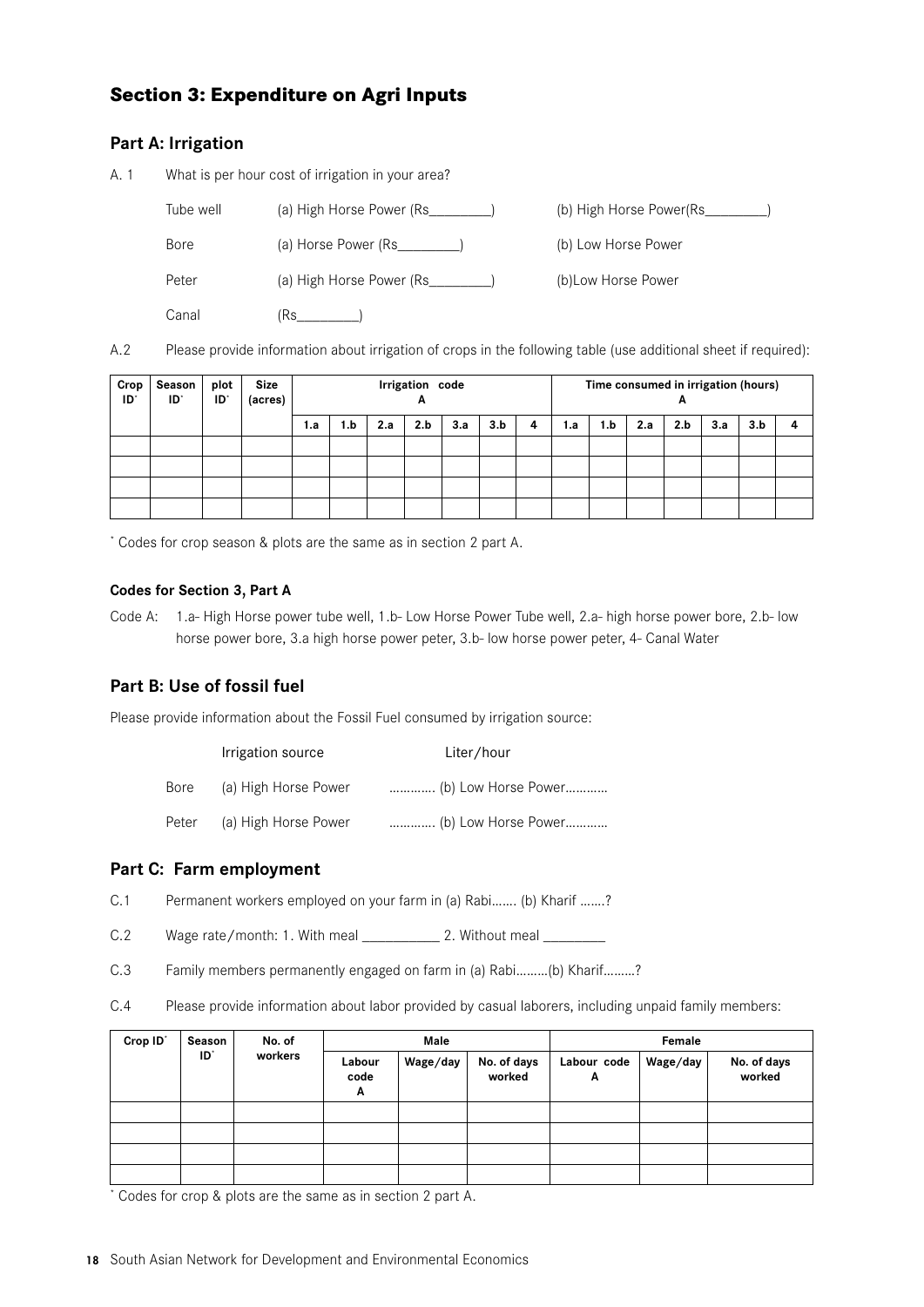#### **Codes for section 3 part C**

A- 1. Hired laborers, 2.Family members, 3. Unpaid worker

### **Part D: Fertilizers and pesticides**

D.1. Please provide information about fertilizers and nutrients used in the production of crops in the following table including manure (use additional sheet if required):

| Crop ID' | Name of fertilizer/<br>nutrient | Area (acre) | Quantity used (kg) | Cost/unit |
|----------|---------------------------------|-------------|--------------------|-----------|
|          |                                 |             |                    |           |
|          |                                 |             |                    |           |
|          |                                 |             |                    |           |
|          |                                 |             |                    |           |
|          |                                 |             |                    |           |
|          |                                 |             |                    |           |
|          |                                 |             |                    |           |

\* Codes for crop are the same as in section 2 part A.

D.2 Please provide information about pesticide used on this farm in the following table (use additional sheet if required):

| Crop ID <sup>*</sup> | Name of<br>pesticide | <b>Chemical name</b> | Area (acre) | <b>Quantity used</b><br>(kg) | <b>Quantity used</b><br>(litre) | <b>Total Price</b><br>(Rs) |
|----------------------|----------------------|----------------------|-------------|------------------------------|---------------------------------|----------------------------|
|                      |                      |                      |             |                              |                                 |                            |
|                      |                      |                      |             |                              |                                 |                            |
|                      |                      |                      |             |                              |                                 |                            |
|                      |                      |                      |             |                              |                                 |                            |
|                      |                      |                      |             |                              |                                 |                            |

\* Codes for crops are the same as in section 2 part A.

D.3 Please provide information about other inputs used in the production of crops in the following table (use additional sheet if required):

| Crop ID' | Area (acre) | Seed cost | Soil testing<br>& other services | Ploughing<br>including land<br>preparation | Sprayer cost | <b>Thrashing</b><br>/Other<br>machinery |
|----------|-------------|-----------|----------------------------------|--------------------------------------------|--------------|-----------------------------------------|
|          |             |           |                                  |                                            |              |                                         |
|          |             |           |                                  |                                            |              |                                         |
|          |             |           |                                  |                                            |              |                                         |
|          |             |           |                                  |                                            |              |                                         |
|          |             |           |                                  |                                            |              |                                         |
|          |             |           |                                  |                                            |              |                                         |
|          |             |           |                                  |                                            |              |                                         |
|          |             |           |                                  |                                            |              |                                         |
|          |             |           |                                  |                                            |              |                                         |
|          |             |           |                                  |                                            |              |                                         |

\* Codes for crop & plots are the same as in section 2 part A.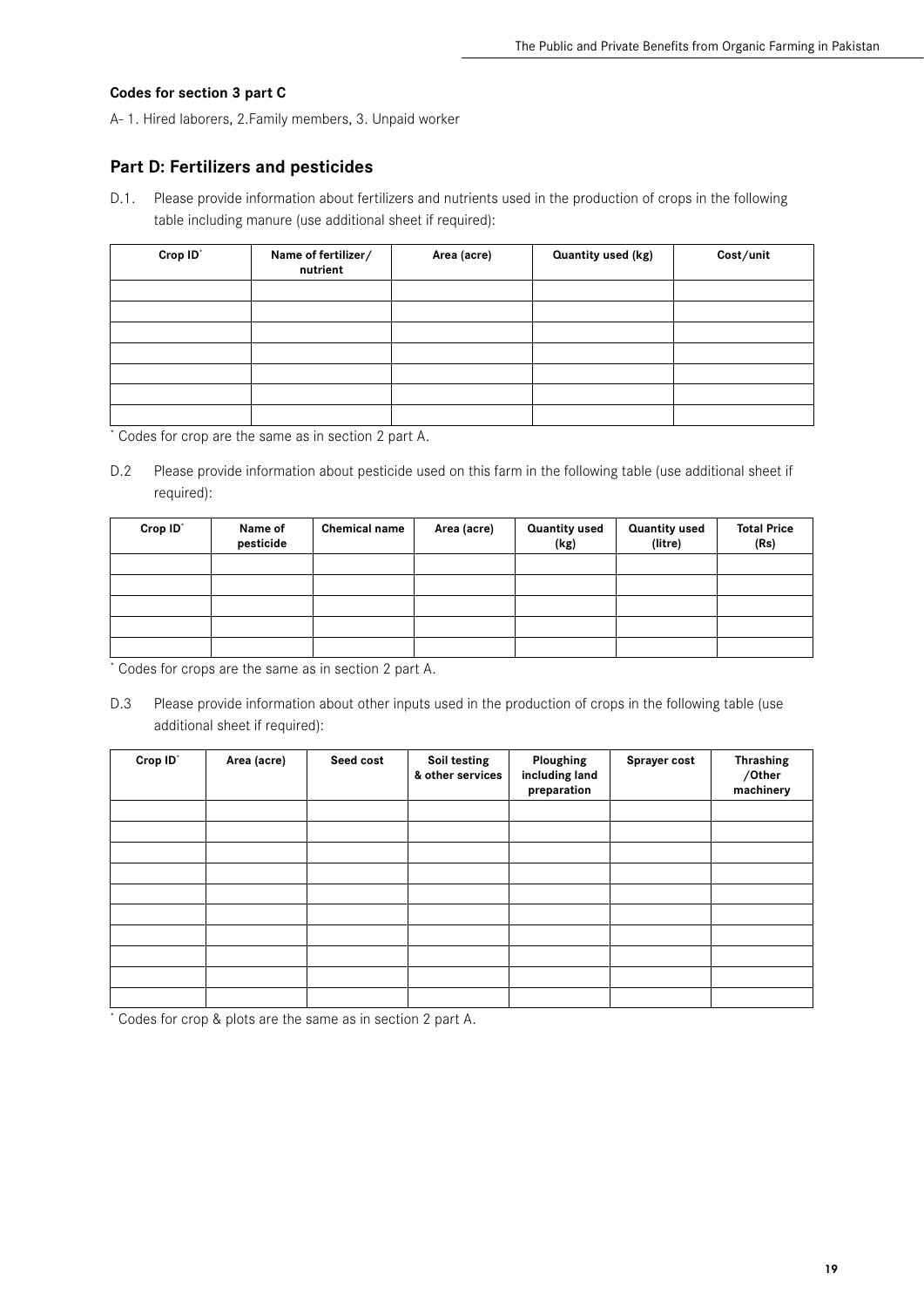## **Section 4: Household Income**

- 1- What is the approximate monthly cash expenditure of the household?............................
- 2- What is the approximate quantity of all household grown products including livestock used ONLY for household consumption during last year?

| <b>Product Name</b> | <b>Quantity kg</b> | Price/kg | <b>Product Name</b> | <b>Quantity kg</b> | Price/kg |
|---------------------|--------------------|----------|---------------------|--------------------|----------|
|                     |                    |          |                     |                    |          |
|                     |                    |          |                     |                    |          |
|                     |                    |          |                     |                    |          |
|                     |                    |          |                     |                    |          |
|                     |                    |          |                     |                    |          |

## **Section 5: Organic Farming**

- 1.1 How long have you been applying organic practices? \_\_\_\_ Years
- 1.2 How much proportion of your friends (farmers) was already doing organic farming? …
- 1.3 How many live stock (cows & buffaloes) you had when you adopted organic farming?....................
- 2. Have you ever received basic training of organic methods?

1.  $\Box$  Yes 2.  $\Box$  No

3.a. If NO basic training, do you have access to someone who provides such training?

1.  $\Box$  Yes 2.  $\Box$  No

3.b. If yes who provides such training? \_\_\_\_\_\_\_\_\_\_\_\_\_\_\_\_\_\_\_\_\_\_

4. Why do you adopt organic farming?

|     | 1. $\Box$ Profitable                             | 2. $\Box$ Reduce cost of inputs e.g. Pesticides & Fertilizers |  |  |
|-----|--------------------------------------------------|---------------------------------------------------------------|--|--|
|     | 3. $\Box$ Suggested by neighbor/friend           | 4. $\Box$ Suggested by Agri. Official                         |  |  |
|     | 5. $\Box$ Suggested by NGOs                      | 6. $\Box$ Good for health and environment                     |  |  |
|     | 7. $\Box$ Adapt to climate/ weather variation    | 8. $\Box$ For sustainable production (healthy soil)           |  |  |
|     | 9. $\Box$ For higher yield                       |                                                               |  |  |
| 5.a | Do you face any problem regarding organic crops? |                                                               |  |  |
|     | 1. $\Box$ Yes<br>$2. \Box$ No                    |                                                               |  |  |
| 5.b | If yes, please mention.                          |                                                               |  |  |
|     | 1. $\Box$ Input Availability                     | 2. $\Box$ Lack of Certification 3. $\Box$ Absence of Market   |  |  |
|     | 4. $\Box$ Lack of zoning                         | 5. $\Box$ Others, please specify                              |  |  |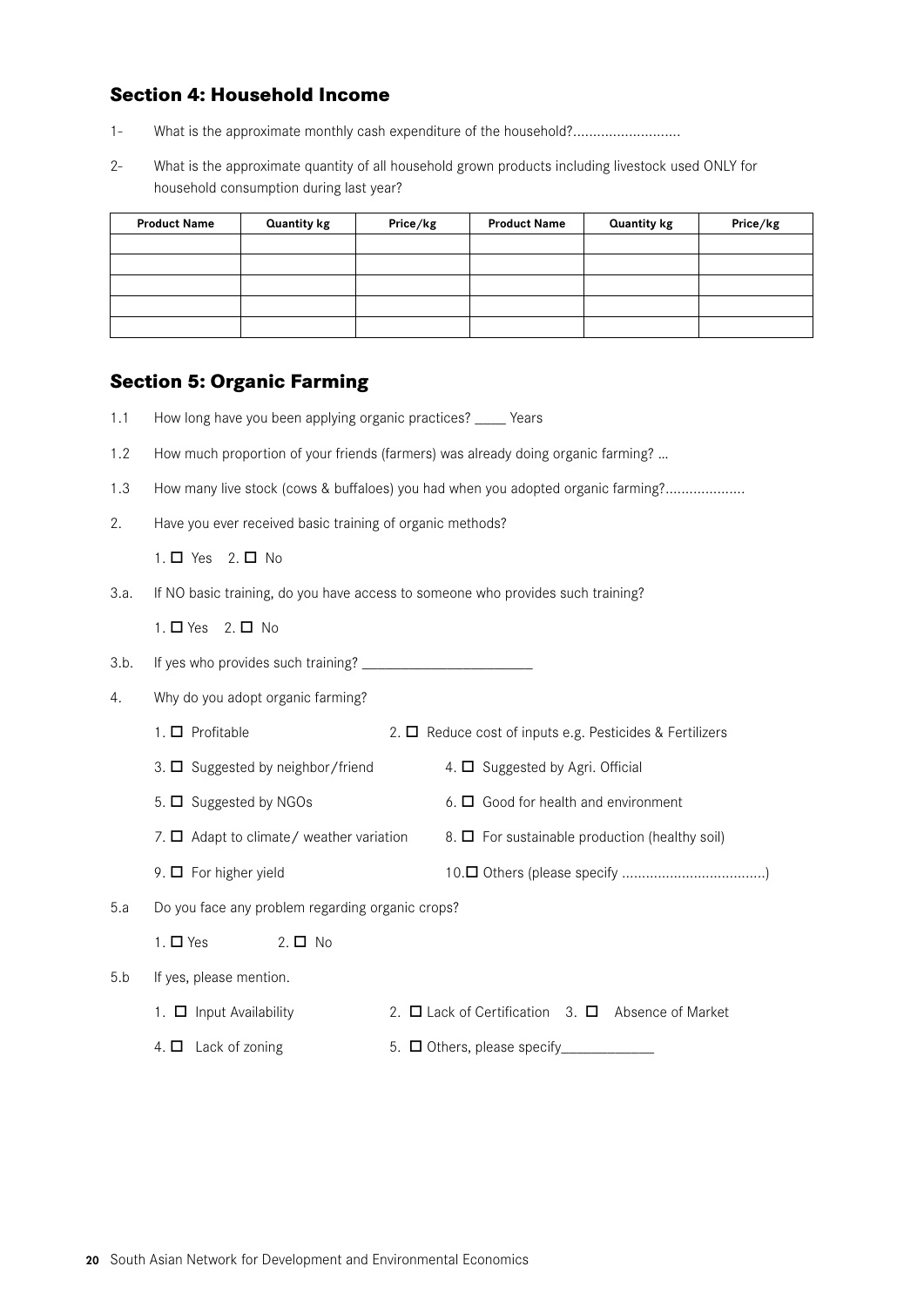## **Section 6: Health & Protection**

## **Part A: Health**

This section is related to health. Please recall the best you can about any problem that you may have experienced/ noticed.

| A.1.         | Do you smoke?                                    | $1. \Box$ Yes               | $2. \Box$ No                                                                                                                                                      |
|--------------|--------------------------------------------------|-----------------------------|-------------------------------------------------------------------------------------------------------------------------------------------------------------------|
|              |                                                  | 3. $\Box$ No, but ex-smoker |                                                                                                                                                                   |
| A.2          |                                                  |                             | Did you visit doctor/Herbalist (Hakeem) during the last year?                                                                                                     |
|              | $1. \Box$ Yes                                    |                             | $2. \Box$ No                                                                                                                                                      |
| A.3a         | If yes, what did he diagnose (code of disease*)? |                             |                                                                                                                                                                   |
|              |                                                  |                             |                                                                                                                                                                   |
|              |                                                  |                             | 9.                                                                                                                                                                |
|              |                                                  |                             |                                                                                                                                                                   |
|              | 4.                                               |                             |                                                                                                                                                                   |
|              |                                                  |                             |                                                                                                                                                                   |
|              | 6.                                               |                             |                                                                                                                                                                   |
|              | 7.                                               |                             |                                                                                                                                                                   |
| A.3b<br>A.3c |                                                  |                             | How much it costs you (including Doctor's fee+ medicine cost + transportation cost)? _______<br>If no, what first aid method you adopted for curing that disease? |
|              |                                                  |                             |                                                                                                                                                                   |
|              | $\begin{array}{c}\n3.\n\end{array}$              |                             | $4. \underline{\hspace{2cm}}$                                                                                                                                     |
|              | 5.                                               |                             |                                                                                                                                                                   |
| A.4          |                                                  |                             | How long did that (those) symptoms last? (In days).                                                                                                               |
|              |                                                  |                             |                                                                                                                                                                   |
|              | 2.                                               |                             | 9.                                                                                                                                                                |
|              |                                                  |                             | 10.                                                                                                                                                               |
|              | 4.                                               |                             | 11.                                                                                                                                                               |
|              |                                                  |                             | 12.                                                                                                                                                               |
|              |                                                  |                             |                                                                                                                                                                   |
|              | 7.                                               |                             |                                                                                                                                                                   |
|              |                                                  |                             |                                                                                                                                                                   |
| A.5          |                                                  |                             | How many days you spent in bed because of illness?                                                                                                                |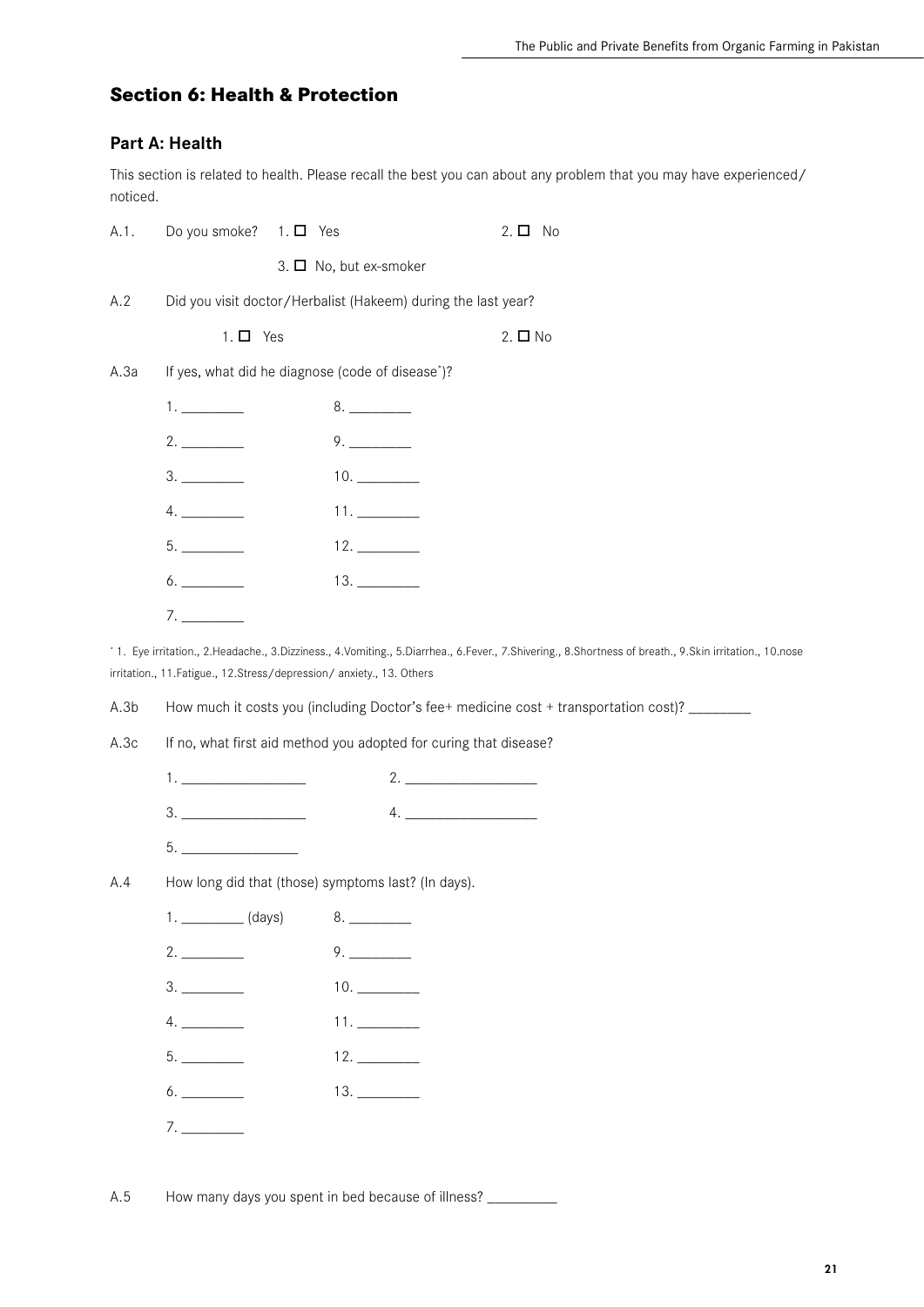- A.6 How many days did this illness prevent you from going to work?\_\_\_\_\_\_
- A.7a Did you eat differently (more vegetables, take vitamins, etc.), or take anything else to relieve the symptoms?

1.  $\Box$  Yes, 2.  $\Box$  No

A.7b If yes, How much money did you spend in total?\_\_\_\_\_\_\_\_\_ (Rupees)

#### **Part B: Protection**

B.1.a When you mix/use pesticide, does the liquid/powder come into contact with any part of your body?

1.  $\Box$  Yes 2.  $\Box$  No

B.1.b. If yes, which part?

1.  $\square$  Hands 2.  $\square$  Feet 3. $\square$  Mouth 4.  $\square$  Chest/belly

5.  $\Box$  Others (please specify)

B.2. Which of the following protective measures do you usually use?

| <b>Protective measure</b> | Use           | Reason if protective measures not used |               |             |        |        |
|---------------------------|---------------|----------------------------------------|---------------|-------------|--------|--------|
|                           |               | Costly                                 | Not available | Unnecessary | uneasy | Others |
| Boot                      | $1.\Box$ yes  |                                        |               |             |        |        |
|                           | $2.\Box$ no   |                                        |               |             |        |        |
| Hat                       | $1.\Box$ yes  |                                        |               |             |        |        |
|                           | $2.\Box$ no   |                                        |               |             |        |        |
| Shirt/qamis               | $1.\Box$ yes  |                                        |               |             |        |        |
|                           | $2.\Box$ no   |                                        |               |             |        |        |
| Gloves                    | $1.\Box$ yes  |                                        |               |             |        |        |
|                           | $2.\Box$ no   |                                        |               |             |        |        |
| Eye glasses               | $1.\Box$ yes  |                                        |               |             |        |        |
| /goggles                  | $2.\Box$ no   |                                        |               |             |        |        |
| Shalwar/lungi             | $1.\Box$ yes  |                                        |               |             |        |        |
|                           | $2.\Box$ no   |                                        |               |             |        |        |
| Mask                      | $1.\Box$ yes  |                                        |               |             |        |        |
|                           | $2.\Box$ no   |                                        |               |             |        |        |
| Others                    | $1. \Box$ yes |                                        |               |             |        |        |
|                           | $2.\Box$ no   |                                        |               |             |        |        |

B.3 Do you take bath right after spraying?

1.  $\Box$  yes 2.  $\Box$  No

B.4 Do you change clothes right after spray?

1.  $\Box$  yes 2.  $\Box$  No

B.5 How long after the application of pesticide you re-enter the field? Hours\_\_\_\_\_\_\_\_\_\_days\_\_\_\_\_\_\_\_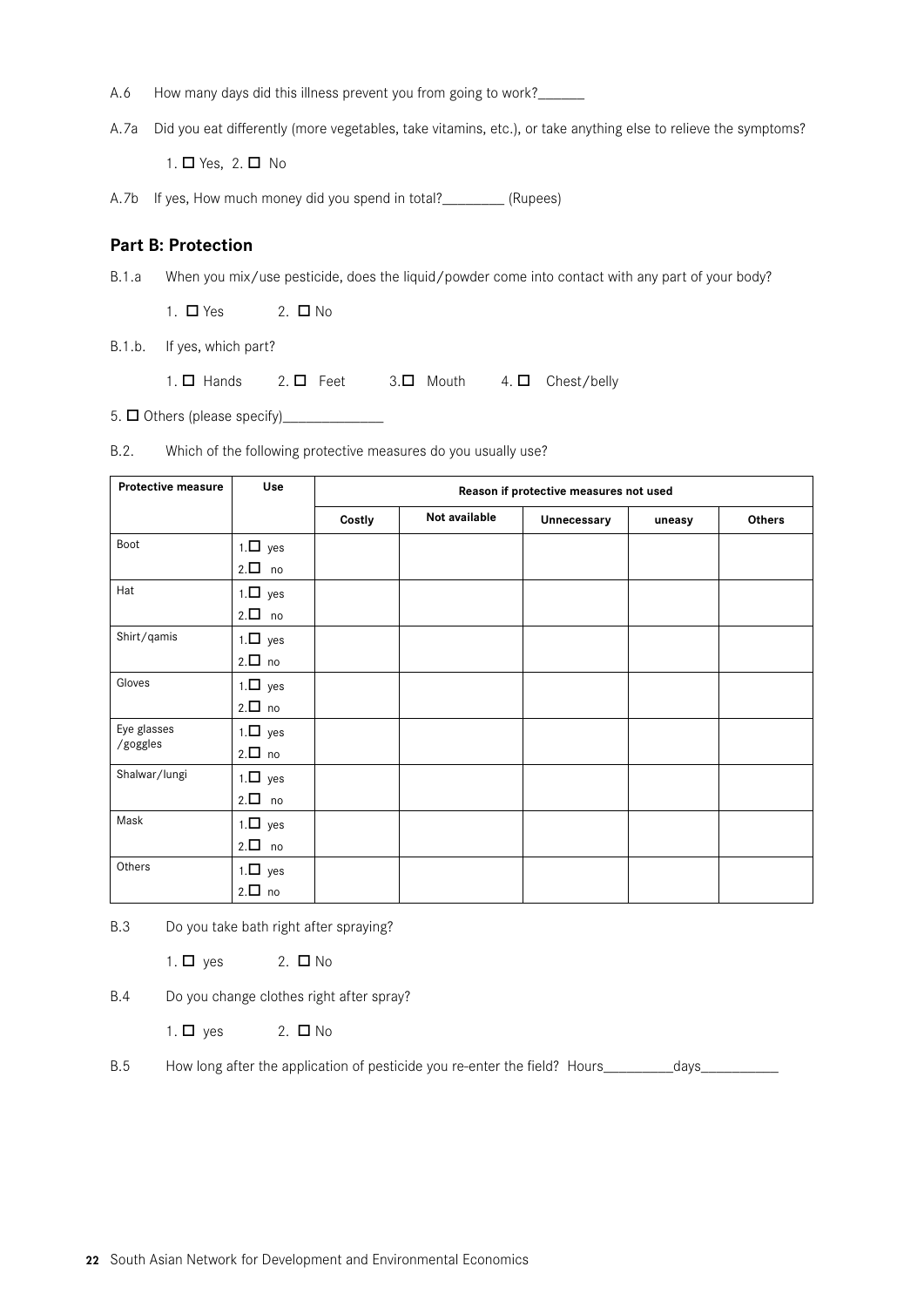## **Section 7: Environment and Climate Change**

### **Part A: Environment**

A.1 Do you realize that use of pesticides and chemical fertilizer are the major sources of water contamination?

1.  $\Box$  yes 2.  $\Box$  No

A.2a Have you ever witnessed/noticed that pesticide use polluted the air?

1.  $\Box$  yes 2.  $\Box$  No

- A.3b If yes, Please specify\_\_\_\_\_\_\_\_\_\_
- A.4a Have you ever witnessed/noticed that pesticide and fertilizer use caused the death of fish, frog or any other aquatic organism in your area?

1.  $\Box$  yes 2.  $\Box$  No

- A.4b If yes, Please specify\_\_\_\_\_\_\_\_\_\_\_\_
- A.5a Have you ever witnessed/noticed that pesticide and fertilizer use caused the death of birds in your area?

1.  $\Box$  yes 2.  $\Box$  No

- A.5b If yes (please specify)
- A.6a Have you ever witnessed/noticed that pesticide and fertilizer use caused the reduction of any flora (any tree) in your area?
	- 1.  $\Box$  yes 2.  $\Box$  No
- A.6b If yes (please specify) \_\_\_\_\_\_\_\_\_\_\_\_\_\_\_
- A.7 Do you think that pesticide use is responsible for reduction in the population of honey bees in your area?

1.  $\Box$  yes 2.  $\Box$  No

(For organic farmers only)

A.8 After switching from conventional to organic, how would you characterize the change in soil quality?

|      | A lot worse | A bit worse | Unchanged | bit better، ،<br>A | A lot better | Don't know |
|------|-------------|-------------|-----------|--------------------|--------------|------------|
| Soil |             |             |           |                    |              |            |

A.9 After switching from conventional to organic, how would you characterize the health of workers?

|        | . A lot worse | A bit worse | Unchanged | A bit better | A lot better | Don't know |
|--------|---------------|-------------|-----------|--------------|--------------|------------|
| Health |               |             |           |              |              |            |

## **Part B: Perception on climate change**

B.1a Have you known/heard of the impacts of climate change on agriculture?

1.  $\Box$  yes 2.  $\Box$  No

- B.1b If yes (Tick one):  $\Box$  Clearly Ambiguously  $\Box$  A little bit  $\Box$  Not known
- B.1c Source (Tick one):  $\Box$  Self experience  $\Box$  Media  $\Box$  Neighbors  $\Box$  Organizations  $\Box$  Others (specify)...
- B.2 Rank the major climatic hazards in order of priority for action needed: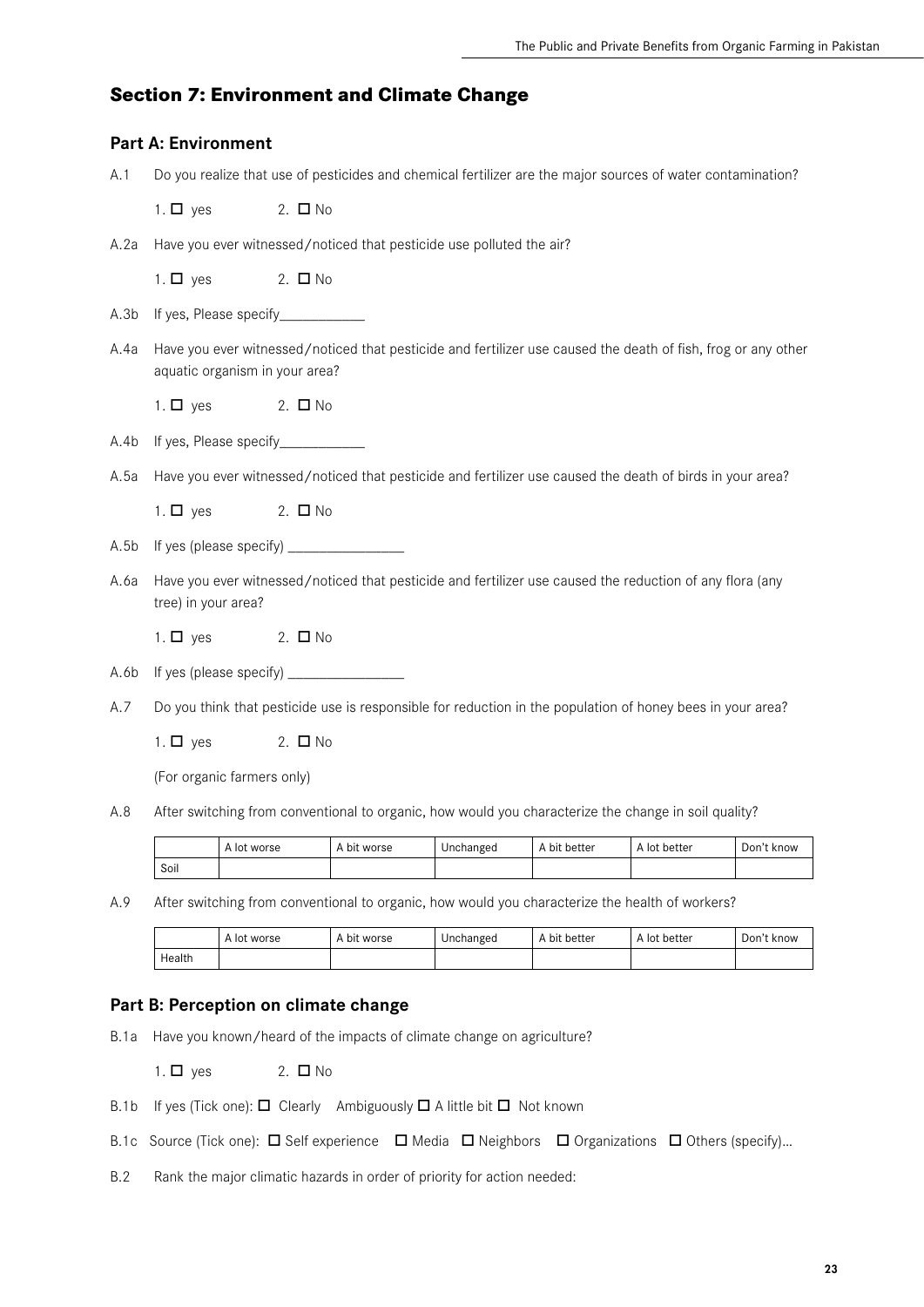1: Long term, 2: Medium term, 3: Urgent and immediate (Encircle the appropriate response)

| Floods/Riverbank Erosion                  | 2 3                 |
|-------------------------------------------|---------------------|
| Drought                                   | $1\quad2\quad3$     |
| Drying springs                            | 2 3                 |
| Disease outbreak (specify)                | $1 \quad 2 \quad 3$ |
| Occurrence of new invasive weeds and pest | 2 3                 |
| Other climatic abnormalities              | $\Omega$            |

#### B.3 Perception on temperature

| <b>Particulars</b>    | Before 10 years, specify month   At present, specify month | No. of colder days as compared to past<br>years<br>Increase SameDecrease |
|-----------------------|------------------------------------------------------------|--------------------------------------------------------------------------|
| Winter/coldness start |                                                            |                                                                          |
| Winter/coldness end   |                                                            |                                                                          |
| Summer /hotness start |                                                            | No. of hotter days as                                                    |
| Summer /hotness end   |                                                            | compared to past years<br>IncreaseSame Decrease                          |

B.4 Perception on rainfall and hailstorm

| Particulars                  | Before 10 years, specify month   At present, specify month | No. of Rainy days as<br>compared to past years                               |
|------------------------------|------------------------------------------------------------|------------------------------------------------------------------------------|
| Rainfall start               |                                                            | Increase Same Decrease                                                       |
| Rainfall end                 |                                                            |                                                                              |
| No. of hailstorm per<br>year |                                                            | No. of winter rainfall as<br>compared to past years<br>IncreaseSame Decrease |

B.5 What are the adaptation strategies to changing climate that you are following in your farm?

A) Strategies to minimize the risk of crop failure: (tick 1 for first rank and so on)

- 1. Use of short duration variety of crops. ( )
- 2. Use of hybrids/improved crop varieties. ( )
- 3. Diversified cropping to the vegetable/fruits production instead of rice and cereals crops. ( )
- 4. Organic farming ( )
- 5. Adoption of agro forestry practices
- 6. Others (please specify ………)

B) Strategies to conserve moisture and ensure water supply: (tick 1 for first rank and so on)

- 1) Use of drought tolerant crop/varieties ( )
- 2) Use of mulching material in crop fields. ( )
- 3) Minimum tillage/zero tillage operation ( )
- 4) Establishment of irrigation infrastructure ( )
- 5) Organic farming ( )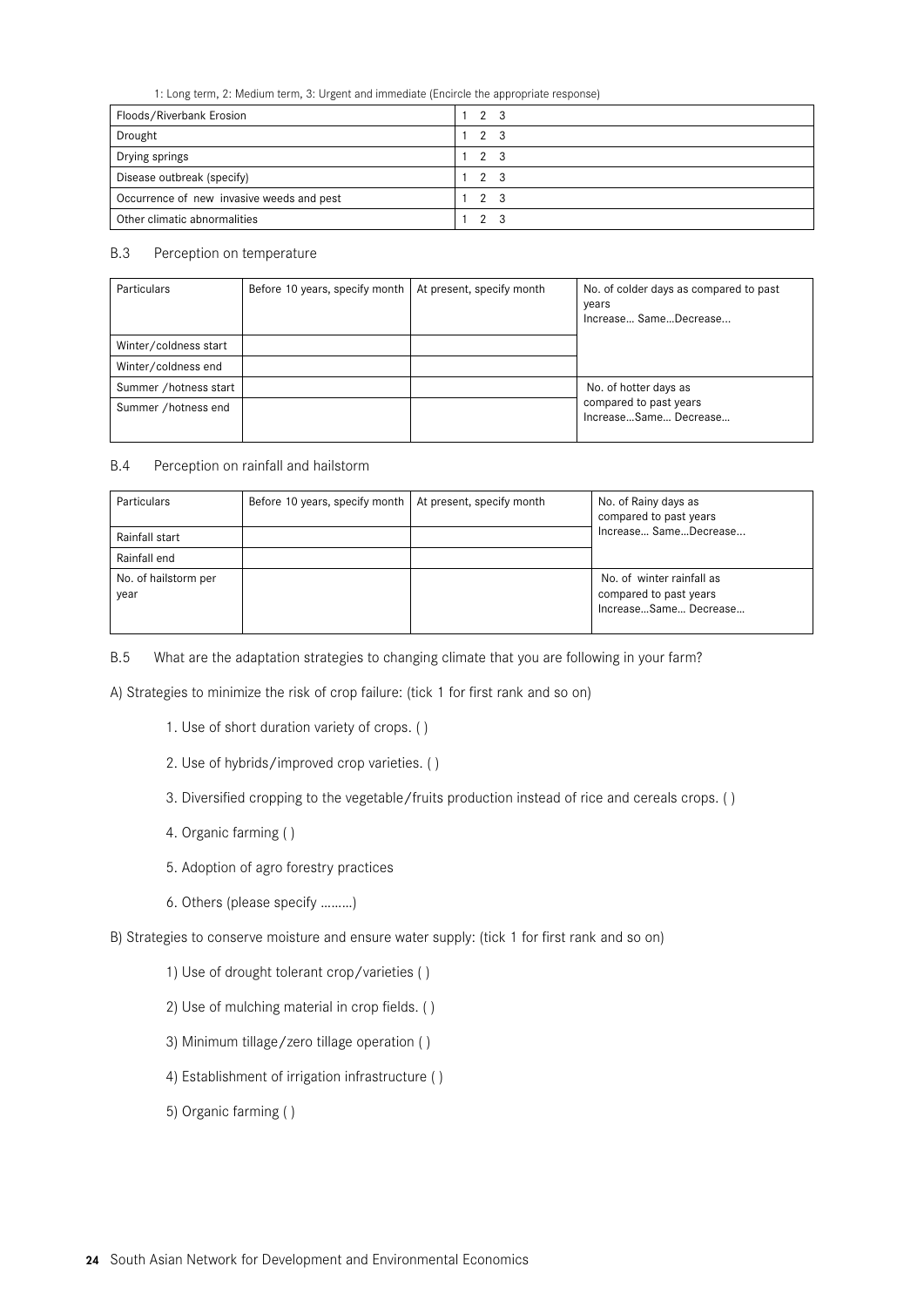## **Soil test**

Note: The data in the following tables will be obtained for different crops

Table 1: Available Phosphorus (kg/acre) of the soil in post harvested organic and non organic wheat field.

| Organic         |    |    | Non Organic    |    |                |                |
|-----------------|----|----|----------------|----|----------------|----------------|
| Depth cm        | L1 | L2 | L <sub>3</sub> | L1 | L <sub>2</sub> | L <sub>3</sub> |
| $0 - 15$        |    |    |                |    |                |                |
| $15 - 30$       |    |    |                |    |                |                |
| $30 - 60$       |    |    |                |    |                |                |
| 60-90           |    |    |                |    |                |                |
| Mean            |    |    |                |    |                |                |
| Mean Difference |    |    |                |    |                |                |
| <b>SE</b>       |    |    |                |    |                |                |
| t-Statistics    |    |    |                |    |                |                |

Note: L denote Location

Table 2: Nitrogen (%) of the soil in post harvested organic and non organic wheat field.

| Organic         |    |    | Non Organic    |    |    |                |
|-----------------|----|----|----------------|----|----|----------------|
| Depth cm        | L1 | L2 | L <sub>3</sub> | L1 | L2 | L <sub>3</sub> |
| $0 - 15$        |    |    |                |    |    |                |
| 15-30           |    |    |                |    |    |                |
| $30 - 60$       |    |    |                |    |    |                |
| 60-90           |    |    |                |    |    |                |
| Mean            |    |    |                |    |    |                |
| Mean Difference |    |    |                |    |    |                |
| <b>SE</b>       |    |    |                |    |    |                |
| t-Statistics    |    |    |                |    |    |                |

Note: L denote Location

Table 3: Available Potassium (%) of the soil in post harvested organic and non organic wheat field.

| Organic         |    |    | Non Organic    |    |    |                |
|-----------------|----|----|----------------|----|----|----------------|
| Depth cm        | L1 | L2 | L <sub>3</sub> | L1 | L2 | L <sub>3</sub> |
| $0 - 15$        |    |    |                |    |    |                |
| $15 - 30$       |    |    |                |    |    |                |
| $30 - 60$       |    |    |                |    |    |                |
| 60-90           |    |    |                |    |    |                |
| Mean            |    |    |                |    |    |                |
| Mean Difference |    |    |                |    |    |                |
| <b>SE</b>       |    |    |                |    |    |                |
| t-Statistics    |    |    |                |    |    |                |

Note: L denote Location

TIME FINISHED\_\_\_\_\_\_\_\_\_\_\_\_

THANK YOU FOR CO-OPERATION